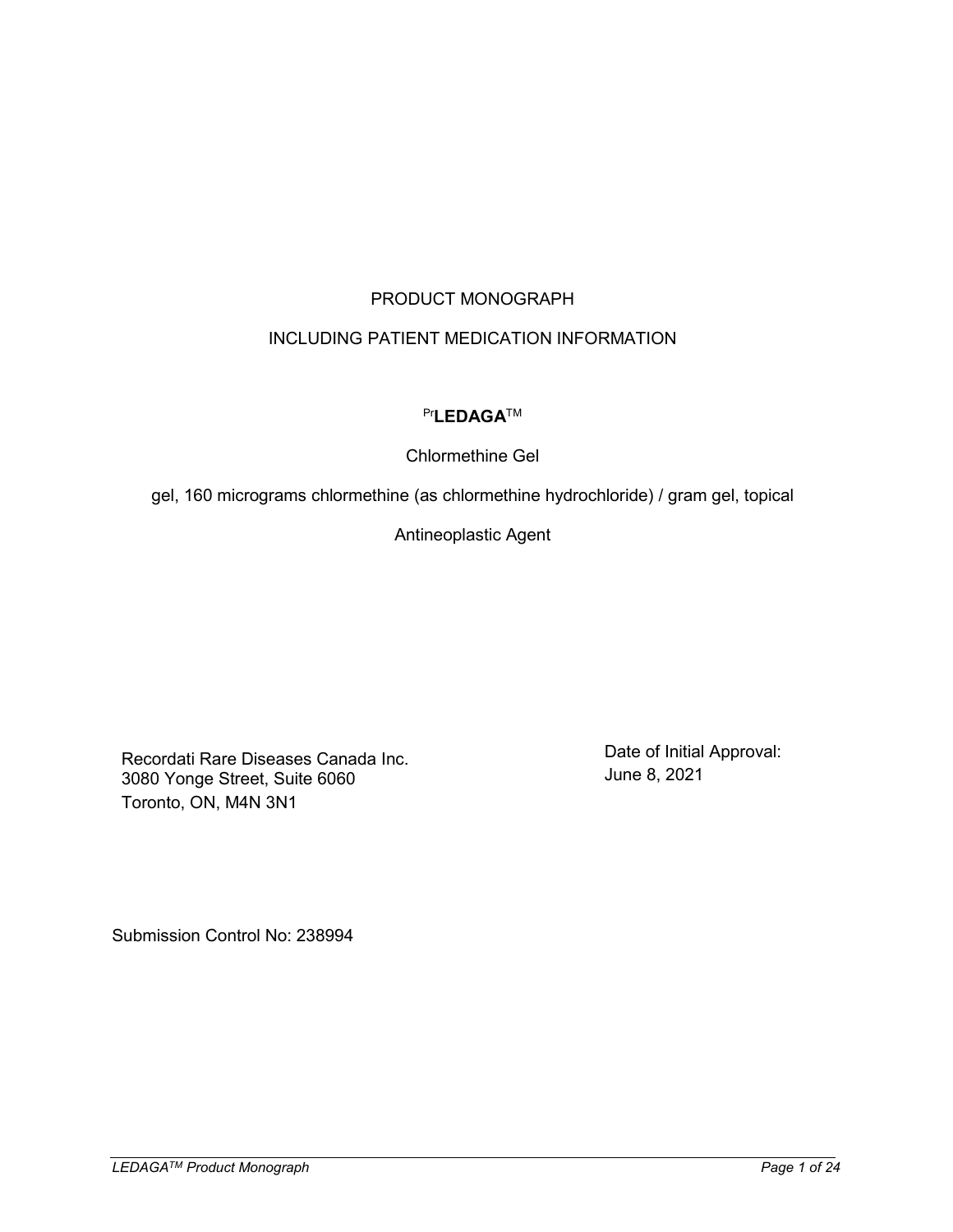# <span id="page-1-0"></span>RECENT MAJOR LABEL CHANGES

Not applicable

# <span id="page-1-1"></span>**TABLE OF CONTENTS**

| 1  |                                                     |  |
|----|-----------------------------------------------------|--|
| 2. |                                                     |  |
| 4  |                                                     |  |
| 5  |                                                     |  |
| 6  | DOSAGE FORMS, STRENGTHS, COMPOSITION AND PACKAGING6 |  |
| 7  |                                                     |  |
| 8  |                                                     |  |
| 9  |                                                     |  |
| 10 |                                                     |  |
| 11 |                                                     |  |
| 12 |                                                     |  |
|    |                                                     |  |
| 13 |                                                     |  |
| 14 |                                                     |  |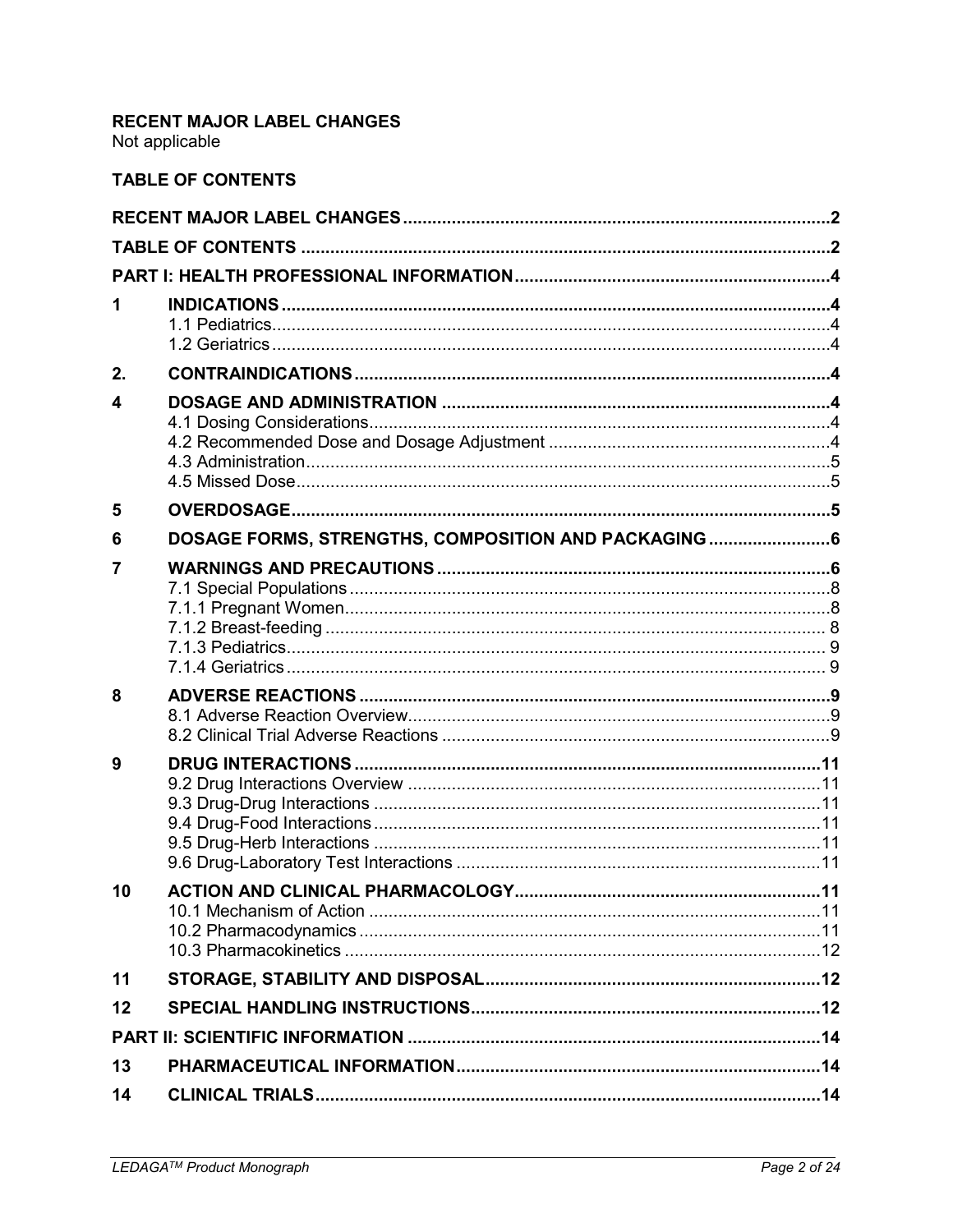| 16 |  |
|----|--|
|    |  |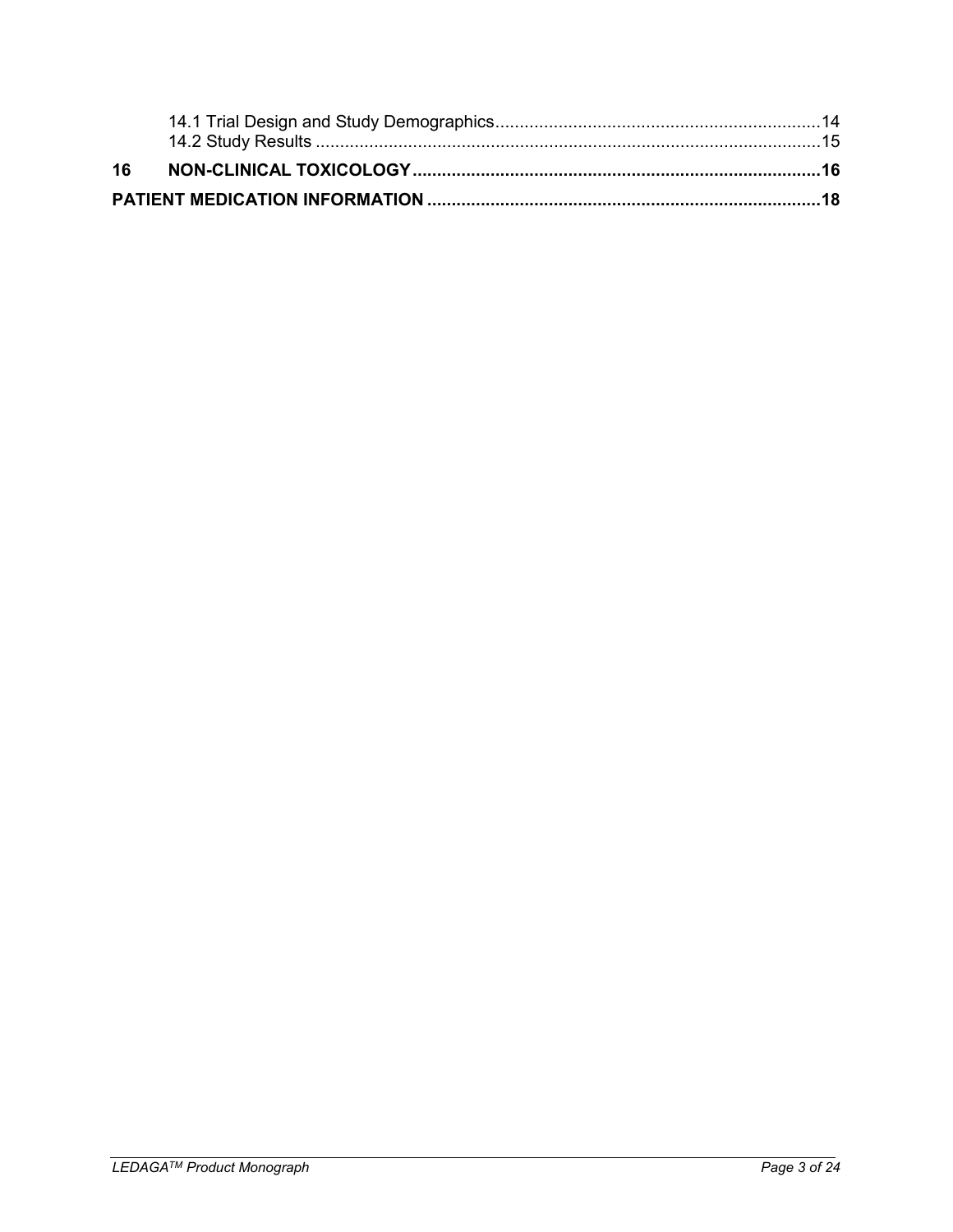## **PART I: HEALTH PROFESSIONAL INFORMATION**

## <span id="page-3-1"></span><span id="page-3-0"></span>**1 INDICATIONS**

LEDAGATM (chlormethine gel) is indicated for:

The topical treatment of stage IA and IB mycosis fungoides-type cutaneous T-cell Lymphoma (MF-CTCL) in adult patients who have received prior skin‐directed therapy.

## <span id="page-3-2"></span>**1.1 Pediatrics**

**Pediatrics (≤ 18 years of age)**: Based on the data submitted and reviewed by Health Canada, the safety and efficacy of LEDAGA in pediatric patients has not been established; therefore, Health Canada has not authorized an indication for pediatric use. See 7 [WARNINGS](#page-7-0)  [AND PRECAUTIONS, Special Populations.](#page-7-0)

## <span id="page-3-3"></span>**1.2 Geriatrics**

**Geriatrics (≥***65* **years of age):** Of the 130 LEDAGA enrolled subjects, 22% were age 65 and over, while 6% were 75 and over. Among patients treated with either LEDAGA or the comparator in the clinical trial, there was a higher frequency of adverse events (AEs) in elderly patients and higher proportions of elderly patients discontinued due to an AE.

Evidence from clinical studies and experience suggests that overall there are no differences in effectiveness in elderly patients.

## <span id="page-3-4"></span>**2. CONTRAINDICATIONS**

LEDAGA is contraindicated in patients who are hypersensitive to this drug or to any ingredient in the formulation, including any non-medicinal ingredient, or component of the container. For a complete listing, see 6 [DOSAGE FORMS, STRENGTHS, COMPOSITION AND PACKAGING.](#page-5-0)

## <span id="page-3-5"></span>**4 DOSAGE AND ADMINISTRATION**

## <span id="page-3-6"></span>**4.1 Dosing Considerations**

- LEDAGA is for topical use only.
- Treatment with LEDAGA should be initiated under the supervision of a physician experienced in the treatment of MF-CTCL.

## <span id="page-3-7"></span>**4.2 Recommended Dose and Dosage Adjustment**

A thin film of LEDAGA should be applied once daily to affected areas of the skin.

Treatment with LEDAGA should be stopped for any grade of skin ulceration or blistering, or moderately severe or severe dermatitis (e.g., marked skin redness with oedema). Upon improvement, treatment with LEDAGA can be restarted at a reduced frequency of once every 3 days. If reintroduction of treatment is tolerated for at least 1 week, the frequency of application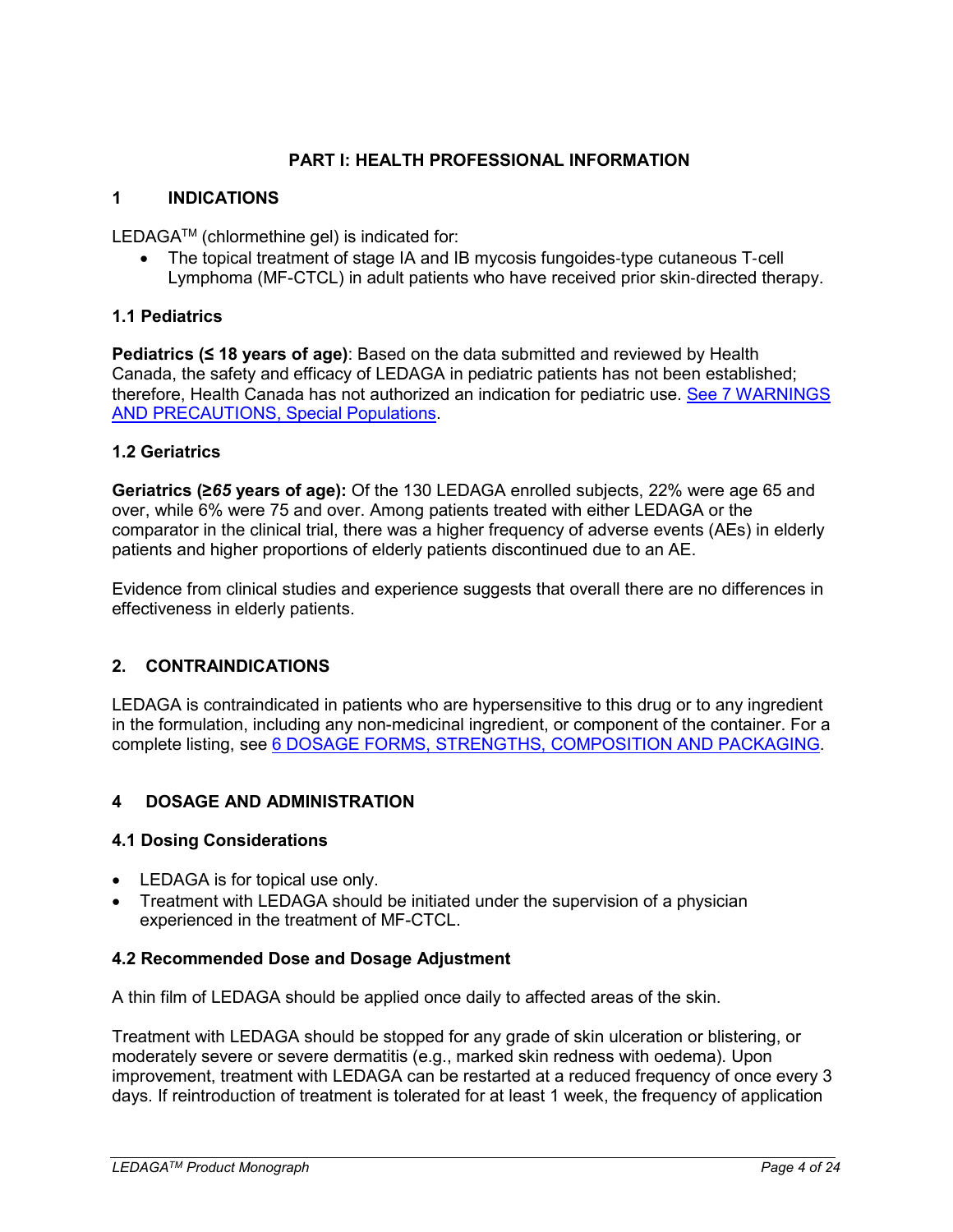can be increased to every other day for at least 1 week and then to once-daily application if tolerated.

Health Canada has not authorized an indication for pediatric use.

# <span id="page-4-0"></span>**4.3 Administration**

For topical application to the skin. LEDAGA is a cytotoxic drug (see [12 SPECIAL HANDLING](#page-11-2)  [INSTRUCTIONS\)](#page-11-2). The following instructions should be followed by patients or caregivers when applying LEDAGA:

- Patients should apply LEDAGA to affected areas of the skin only. Patients must wash hands thoroughly with soap and water immediately after handling or applying LEDAGA. In case of LEDAGA exposure to non-affected areas of the skin, patients should wash the exposed area with soap and water thoroughly.
- Caregivers must wear disposable nitrile gloves when applying LEDAGA to patients. Caregivers should remove gloves carefully (turning them inside out during the removal to avoid contact with LEDAGA) and wash hands thoroughly with soap and water after removal of gloves. If there is accidental skin exposure to LEDAGA, caregivers must immediately wash exposed areas thoroughly with soap and water for at least 15 minutes. Remove and wash contaminated clothing.
- The opening of the tube is covered with a foil safety seal. The cap should be used to puncture the seal. The tube should not be used and the pharmacist should be contacted if the seal is missing, punctured, or lifted.
- LEDAGA should be applied immediately or within 30 minutes after removal from the refrigerator. The tube should be returned to the refrigerator immediately after each use. With clean hands, the tube should be placed back into the original box and the box should be placed in the supplied child-resistant, transparent, sealable, plastic bag for storage in the refrigerator.
- LEDAGA should be applied to completely dry skin at least 4 hours before or 30 minutes after showering or washing. The patient should allow treated areas to dry for 5 to 10 minutes after application before covering with clothing. Occlusive (air- or water-tight) dressings should not be used on areas of the skin where LEDAGA was applied.
- Emollients (moisturisers) or other topical products may be applied to the treated areas 2 hours before or 2 hours after application of LEDAGA.
- Fire, flame, and smoking must be avoided until LEDAGA has dried.

A patient card describing the correct way to apply LEDAGA will be included in the carton packaging at the time of dispensing. A copy of this card is found on the last page of the Product Monograph.

# <span id="page-4-1"></span>**4.5 Missed Dose**

If a dose of this medication is missed, it is not necessary to make up the missed dose. Skip the missed dose and continue with the next scheduled dose.

# <span id="page-4-2"></span>**5 OVERDOSAGE**

No cases of overdose after cutaneous use of LEDAGA were reported during the clinical development program or post-marketing period. In case of overdose the exposed area should be washed with soap and water.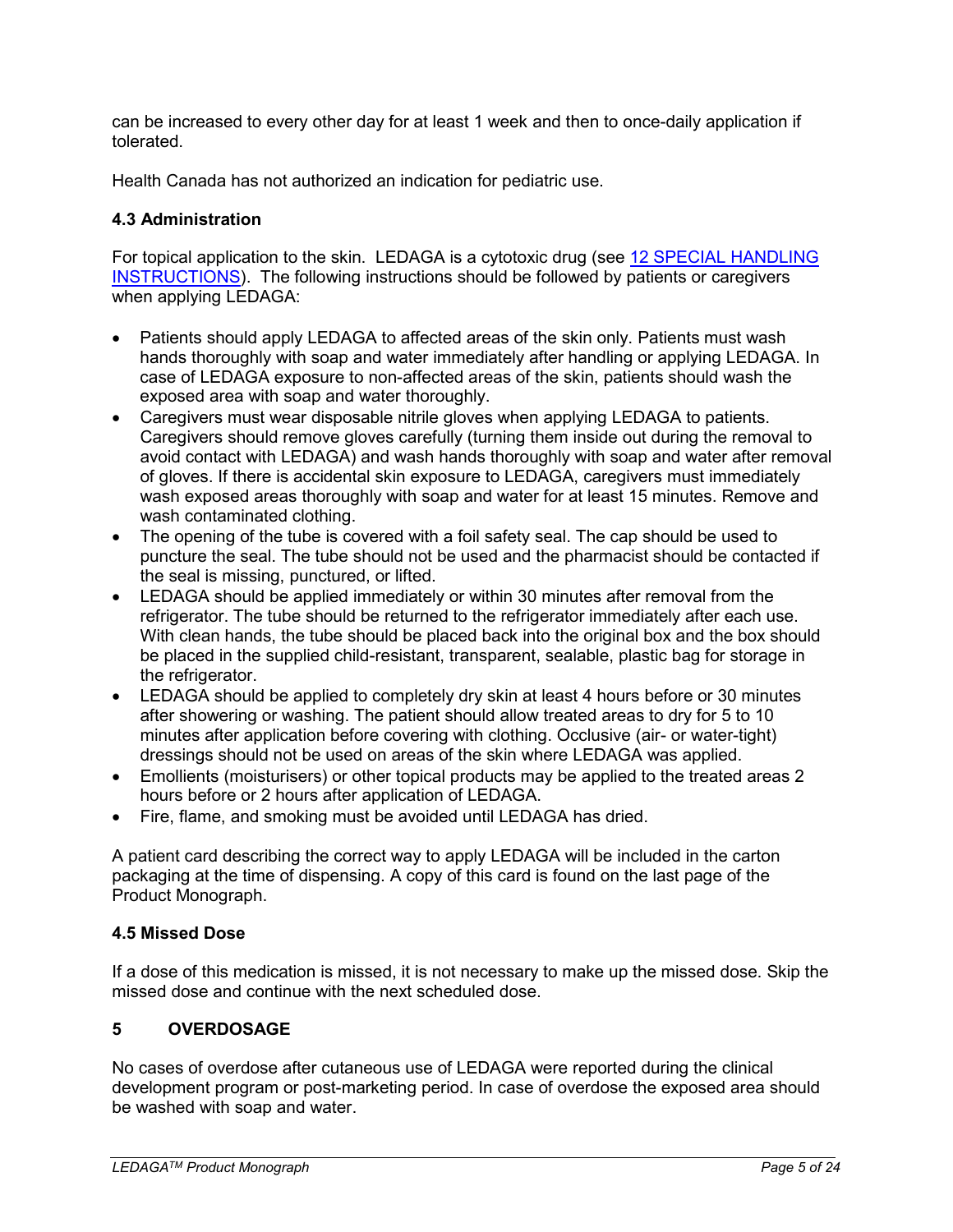For management of a suspected drug overdose, contact your regional poison control centre.

# <span id="page-5-0"></span>**6 DOSAGE FORMS, STRENGTHS, COMPOSITION AND PACKAGING**

| <b>Route of</b><br>Administration | Dosage Form /<br><b>Strength/Composition</b>          | <b>Non-medicinal Ingredients</b>  |
|-----------------------------------|-------------------------------------------------------|-----------------------------------|
| <b>Topical</b>                    | 160 micrograms                                        | Butylhydroxytoluene               |
|                                   | chlormethine/g gel                                    | Diethylene glycol monoethyl ether |
|                                   | equivalent to 0.02%<br>chlormethine<br>hydrochloride) | Disodium edetate                  |
|                                   |                                                       | Glycerol                          |
|                                   |                                                       | Hydroxypropylcellulose            |
|                                   |                                                       | Isopropyl alcohol                 |
|                                   |                                                       | Lactic acid                       |
|                                   |                                                       | Menthol racemic                   |
|                                   |                                                       | Propylene glycol                  |
|                                   |                                                       | Sodium chloride                   |

#### **Table 1 – Dosage Forms, Strengths, Composition and Packaging.**

LEDAGA is a clear, colourless gel, supplied in an aluminum foil tube, sealed with an aluminum film with a white polypropylene resealable screw-on cap. Each tube contains 60 g of gel containing 160 micrograms of chlormethine (as chlormethine hydrochloride) per gram of gel (equivalent to 0.02% chlormethine hydrochloride).

The carton includes one LEDAGA tube and information for the patient in the form of a leaflet and a patient card.

A child-resistant transparent, sealable plastic bag is also supplied with the carton. The carton (with LEDAGA, the leaflet and the patient card) is dispensed inside the supplied plastic bag.

## <span id="page-5-1"></span>**7 WARNINGS AND PRECAUTIONS**

## **General**

## Mucosal and/or eye injury

Contact with mucous membranes, especially those of the eyes, must be avoided. Exposure of mucous membranes such as the oral mucosa or nasal mucosa causes pain, redness, and ulceration, and these may be severe. Exposure of the eyes to chlormethine causes pain, burns, inflammation, photophobia, and blurred vision. Blindness and severe irreversible anterior eye injury may occur.

Patients should be advised that if any mucous membrane exposure occurs:

- irrigation should be performed immediately for at least 15 minutes with copious amounts of water (or sodium chloride 9 mg/ml (0.9%) solution for injection, or a balanced salt ophthalmic irrigating solution may be used if there is eye exposure), and
- medical care should be obtained immediately (including ophthalmological consultation if there is eye exposure).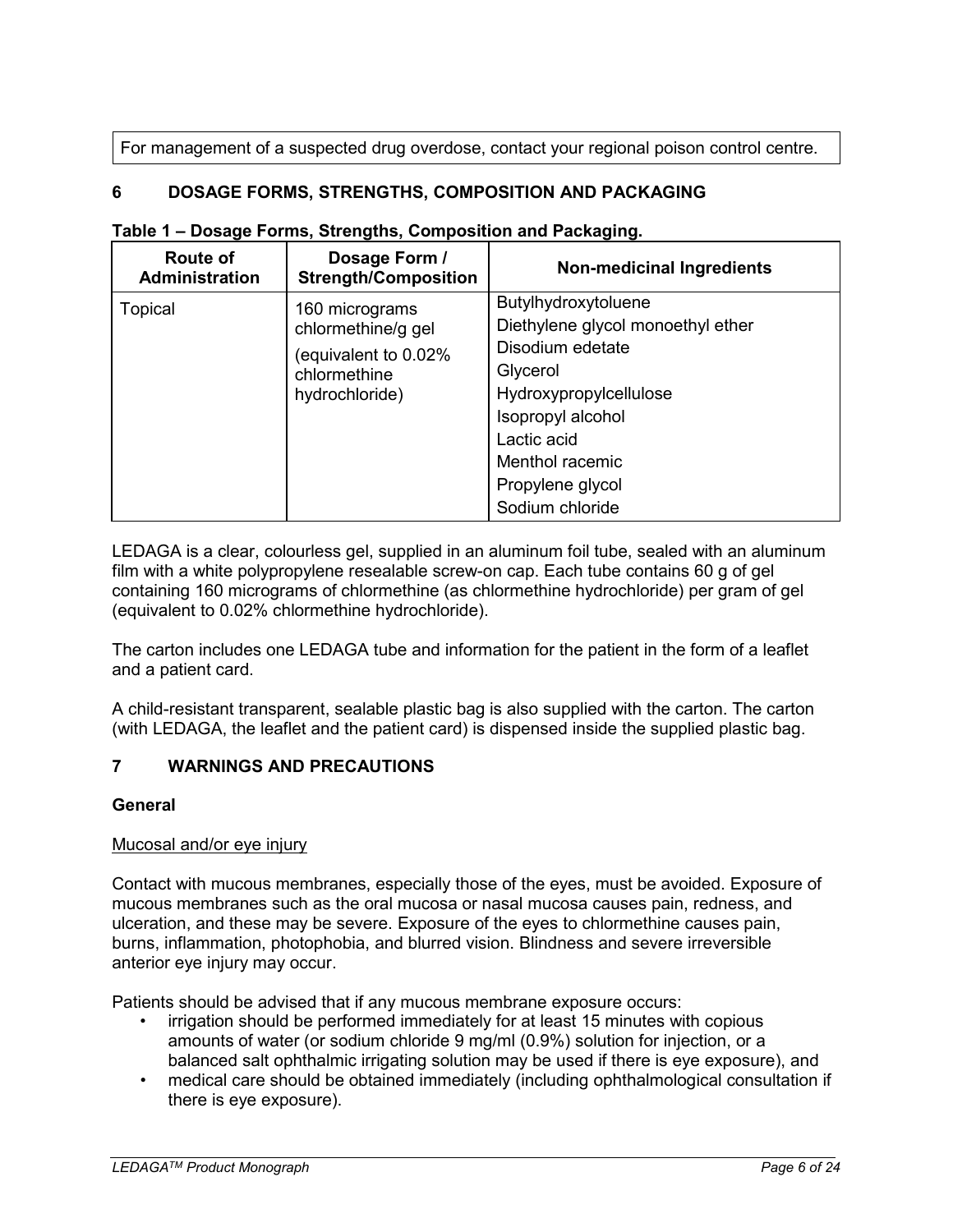#### Hypersensitivity

Hypersensitivity reactions, including isolated cases of anaphylaxis, have been reported in the literature after the use of topical formulations of chlormethine.

#### **Excipients**

The medicinal product contains propylene glycol and butylhydroxytoluene, which may cause skin irritation (e.g., contact dermatitis). In addition, butylhydroxytoluene has been reported to cause irritation to the eyes and mucous membranes.

#### **Carcinogenesis and Mutagenesis**

#### Skin cancer

Skin-directed therapies of MF-CTCL have been associated with secondary skin cancers, although the specific contribution of chlormethine has not been established.

During the Study 201 and twelve months follow up period, the occurrence of skin cancer was observed with overall incidence of 4.3%. Non-melanoma skin cancer cases, for which a causal association was not established, were seen in LEDAGA (2% (3/128)) and comparator arms (6% (8/127)).

Some of these non-melanoma skin cancers occurred in patients who had received prior therapies known to cause non-melanoma skin cancer. Non-melanoma skin cancer may occur on any area of the skin, including untreated areas. Therefore, regular skin monitoring is strongly advised during and after discontinuation of the treatment with LEDAGA.

## **Sexual Health**

## *Reproduction*

Advise women to avoid becoming pregnant while using LEDAGA.

Based on case reports in humans, findings in animal reproduction studies, its mechanism of action, and genotoxicity findings, chlormethine may cause fetal harm. There are case reports of children born with malformations in pregnant women systemically administered chlormethine. Chlormethine was teratogenic and embryo-lethal after a single subcutaneous administration to animals.

Advise women of reproductive potential and men to use effective contraception during treatment with LEDAGA. A barrier method of contraception should be used to avoid direct exposure of reproductive organs to LEDAGA.

If the patient becomes pregnant while taking this drug, the patient should be apprised of the potential hazard to a fetus. See 16 [NON-CLINICAL TOXICOLOGY.](#page-15-0)

## *Fertility*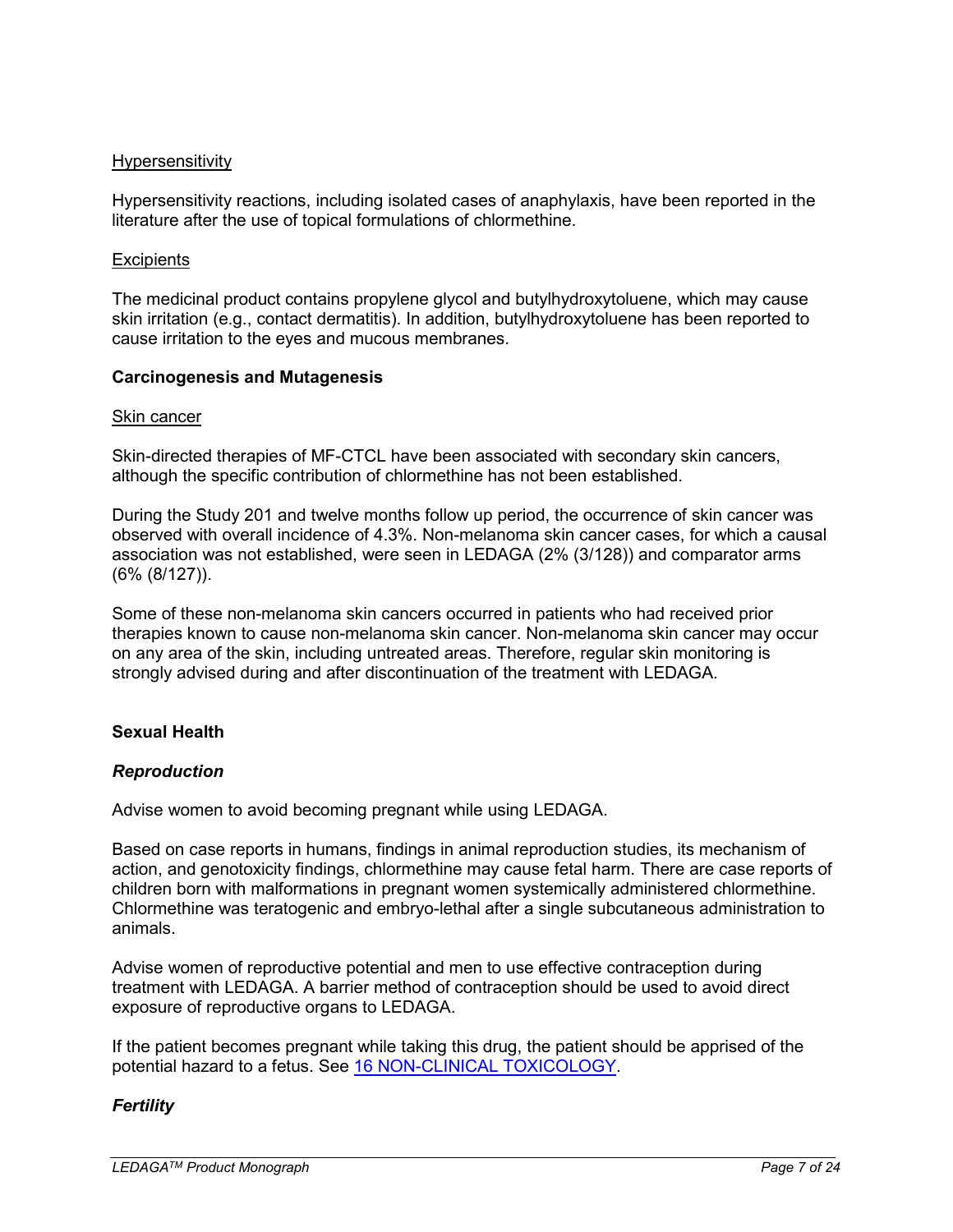Based on animal data, chlormethine may impair fertility in males and females. See 16 [NON-CLINICAL TOXICOLOGY.](#page-15-0)

#### **Skin**

#### Local skin reactions

Patients should be assessed during treatment for skin reactions such as dermatitis (e.g., redness, swelling, and inflammation), pruritus, blisters, ulceration, and skin infections. The face, genitalia, anus, and intertriginous skin are at increased risk of skin reactions to topical chlormethine.

#### Secondary exposure to LEDAGA

Direct skin contact with LEDAGA should be avoided in individuals other than the patient. Risks of secondary exposure may include skin reactions, mucosal injury, and skin cancers. Recommended application instructions should be followed to prevent secondary exposure. See [4 DOSAGE AND ADMINISTRATION.](#page-3-5)

## <span id="page-7-0"></span>**7.1 Special Populations**

## <span id="page-7-1"></span>**7.1.1 Pregnant Women**

LEDAGA is not recommended during pregnancy.

There are case reports of children born with malformations in pregnant women systemically administered chlormethine.

In animal reproduction studies, subcutaneous administration of mechlorethamine to pregnant rats and ferrets during organogenesis resulted in embryo-fetal mortality, alterations to growth, and structural abnormalities.

If LEDAGA is used during pregnancy or if the patient becomes pregnant while taking this drug, patient should be advised of the potential risk to the fetus. See 16 [NON-CLINICAL](#page-15-0)  [TOXICOLOGY.](#page-15-0)

## <span id="page-7-2"></span>**7.1.2 Breast-feeding**

It is not known if chlormethine is excreted in human milk. A risk to newborns/infants cannot be excluded due to the potential for topical or systemic exposure of the breast-feeding child to chlormethine through contact with the mother's skin.

Because of the potential for topical or systemic exposure to LEDAGA through exposure to the mother's skin and the potential for serious adverse reactions in the breastfed child from chlormethine, advise patients not to breastfeed during treatment with LEDAGA.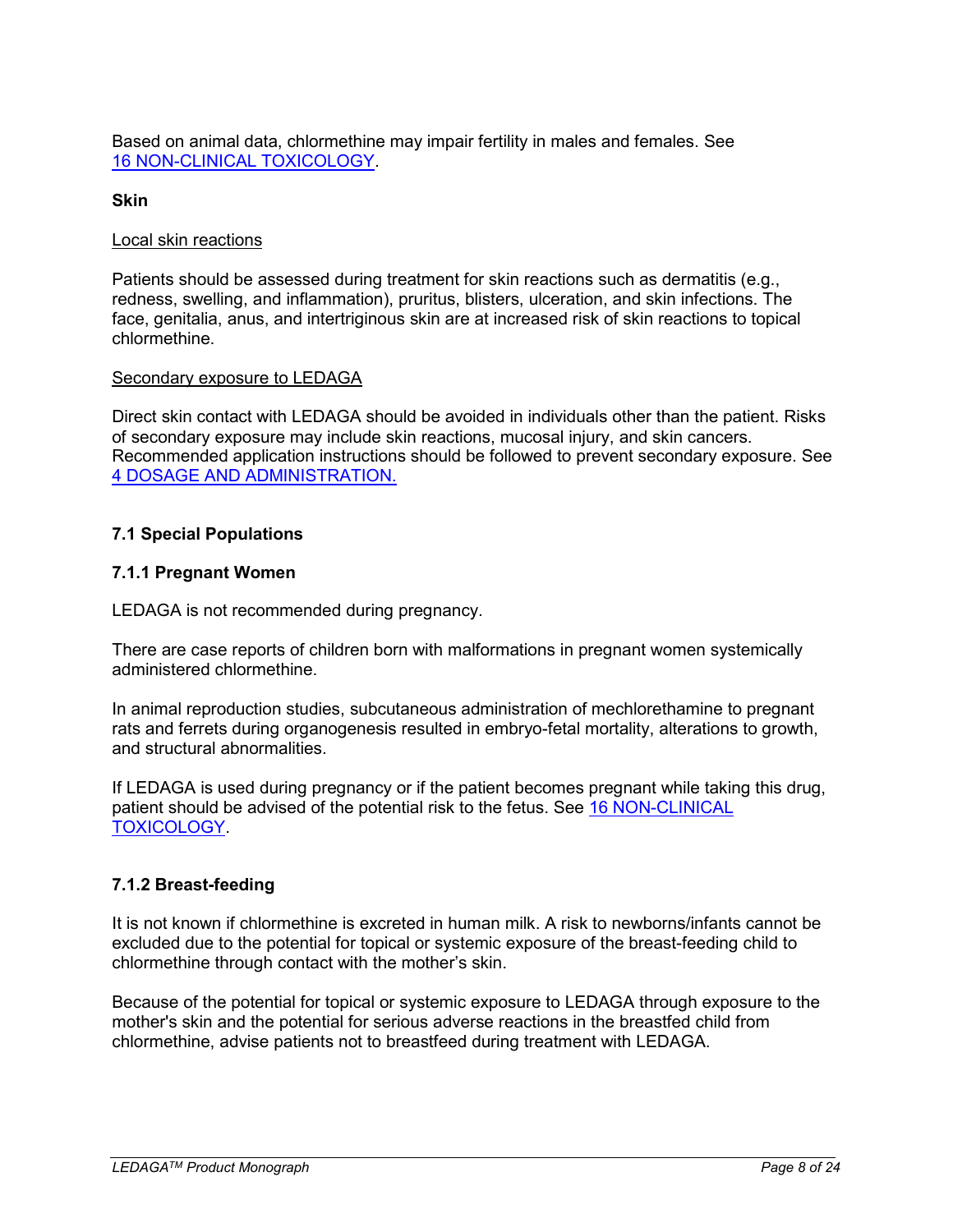# <span id="page-8-0"></span>**7.1.3 Pediatrics**

**Pediatrics (≤ 18 years of age)**: Safety and effectiveness in pediatric patients has not been established; therefore, Health Canada has not authorized an indication for pediatric use.

## <span id="page-8-1"></span>**7.1.4 Geriatrics**

Of the 130 LEDAGA enrolled subjects, 22% were age 65 and over, while 6% were 75 and over.

No overall differences in effectiveness were observed between these subjects and younger subjects, and other reported clinical experience has not identified differences in responses between the elderly and younger patients. However, results from the clinical trial revealed that the incidence of adverse events is higher in patients older than 65 years.

## <span id="page-8-2"></span>**8 ADVERSE REACTIONS**

#### <span id="page-8-3"></span>**8.1 Adverse Reaction Overview**

The most frequent adverse reactions to LEDAGA were skin related: dermatitis (e.g., skin irritation, erythema, rash, urticaria, skin-burning sensation, pain of the skin), pruritus, skin infections, skin ulceration and blistering, skin hyperpigmentation, and cutaneous hypersensitivity reactions.

In the clinical trial, moderately-severe to severe skin-related adverse events were managed with treatment reduction, suspension, or discontinuation. Discontinuations due to adverse events occurred in 22% of patients treated with LEDAGA and 18% of patients treated with the comparator. Sixty-seven percent (67%) of the discontinuations for adverse reactions occurred within the first 90 days of treatment.

Temporary treatment suspension occurred in 34% of patients treated with LEDAGA and 20% of patients treated with the comparator. Reductions in dosing frequency occurred in 23% of patients treated with LEDAGA and 12% of patients treated with the comparator.

Reductions in hemoglobin, neutrophil count, or platelet count occurred in 13% of patients treated with LEDAGA and 17% treated with Comparator.

The following safety topics are discussed in greater detail in the Warnings and Precautions section of this product monograph:

- Mucous membrane or/and eye injury
- Local skin reactions
- Skin cancer
- Secondary exposure to LEDAGA

#### <span id="page-8-4"></span>**8.2 Clinical Trial Adverse Reactions**

Because clinical trials are conducted under very specific conditions, the adverse reaction rates observed in the clinical trials may not reflect the rates observed in practice and should not be compared to the rates in the clinical trials of another drug. Adverse reaction information from clinical trials is useful for identifying drug-related adverse events and for approximating rates.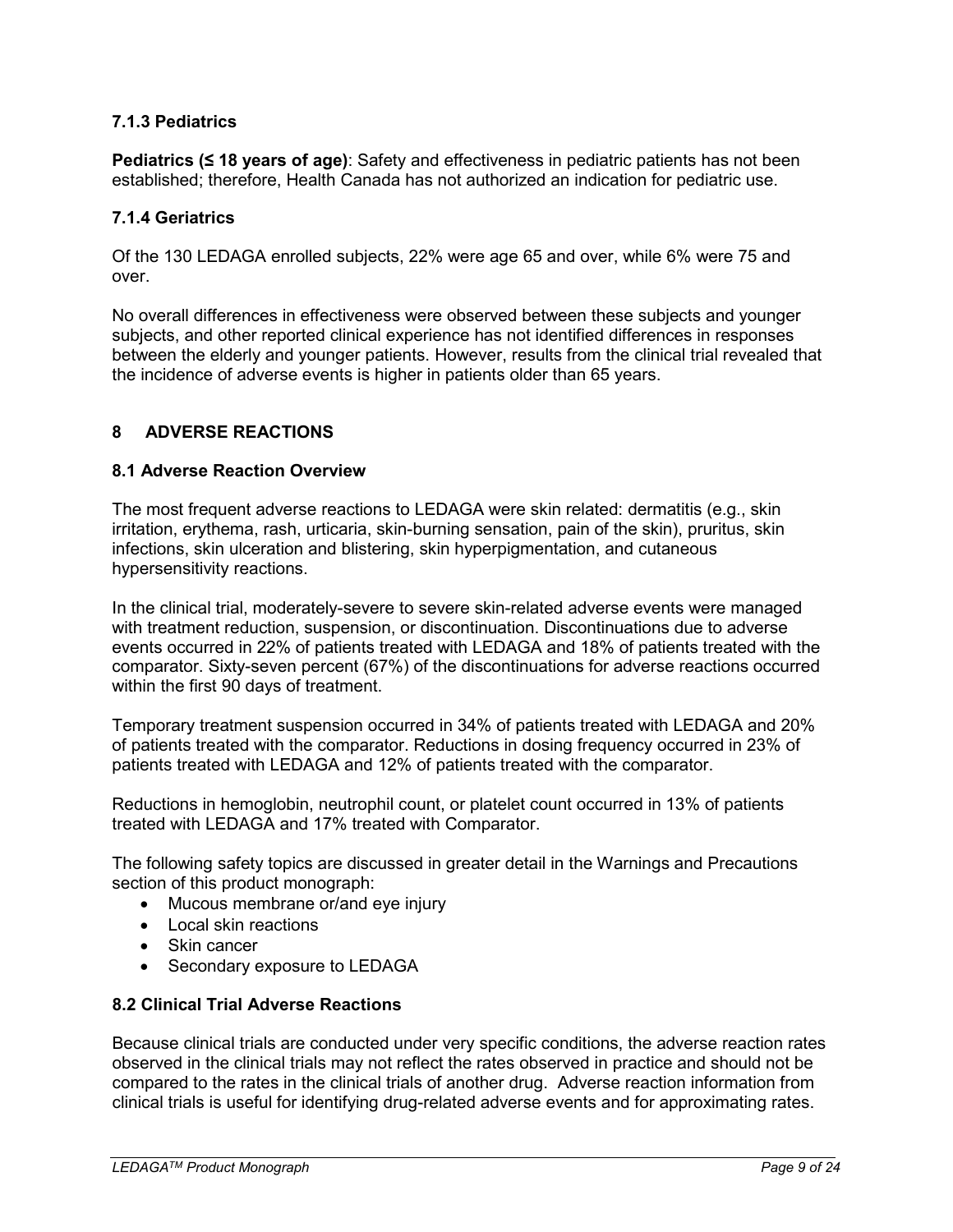| <b>Modified SOC</b>                             | <b>Chlormethine</b><br>Gel<br>$(N=128)$ | <b>AP</b><br>$(N=127)$ | <b>All Patients</b><br>$(N=255)$ |
|-------------------------------------------------|-----------------------------------------|------------------------|----------------------------------|
| Preferred Term, n (%)                           | $n$ (%)                                 | $n$ (%)                | $n$ (%)                          |
| Skin and subcutaneous tissue disorders          |                                         |                        |                                  |
| <b>Dermatitis</b>                               | 70 (54.7)                               | 73 (57.5)              | 143 (56.1)                       |
| <b>Pruritus</b>                                 | 26(20.3)                                | 21 (16.5)              | 47 (18.4)                        |
| <b>Skin infections</b>                          | 15(11.7)                                | 14 (11.0)              | 29 (11.4)                        |
| Skin hyperpigmentation                          |                                         | 9(7.1)                 | 16(6.3)                          |
| Skin ulceration or blistering                   | 7(5.5)                                  |                        |                                  |
| Actinic keratosis                               | 8(6.3)                                  | 5(3.9)                 | 13(5.1)                          |
|                                                 | 5(3.9)                                  | 2(1.6)                 | 7(2.7)                           |
| Respiratory, thoracic and mediastinal disorders |                                         |                        |                                  |
| Upper respiratory tract infection               | 11(8.6)                                 | 10(7.9)                | 21(8.2)                          |
| Nasopharyngitis                                 | 1(0.8)                                  | 6(4.7)                 | 7(2.7)                           |
| Influenza                                       | 2(1.6)                                  | 4(3.1)                 | 6(2.4)                           |
| Cough                                           | 3(2.3)                                  | 3(2.4)                 | 6(2.4)                           |
| Pharyngolaryngeal pain                          | 3(2.3)                                  | 3(2.4)                 | 6(2.4)                           |
| <b>Bronchitis</b>                               | 2(1.6)                                  | 3(2.4)                 | 5(2.0)                           |
| Dyspnoea                                        | 4(3.1)                                  | 0(0.0)                 | 4(1.6)                           |
| Pneumonia                                       | 3(2.3)                                  | 0(0.0)                 | 3(1.2)                           |
| <b>General disorders</b>                        |                                         |                        |                                  |
| Fatigue                                         | 3(2.3)                                  | 6(4.7)                 | 9(3.5)                           |
| Influenza like illness                          | 2(1.6)                                  | 3(2.4)                 | 5(2.0)                           |
| Pyrexia                                         | 3(2.3)                                  | 2(1.6)                 | 5(2.0)                           |
| Pain                                            | 1(0.8)                                  | 3(2.4)                 | 4(1.6)                           |
| Oedema                                          | 3(2.3)                                  | 1(0.8)                 | 4(1.6)                           |
| <b>Xerosis</b>                                  | 3(2.3)                                  | 0(0.0)                 | 3(1.2)                           |
| Infections and infestations                     |                                         |                        |                                  |
| <b>Sinusitis</b>                                | 6(4.7)                                  | 3(2.4)                 | 9(3.5)                           |
| Urinary tract infection                         | 4(3.1)                                  | 2(1.6)                 | 6(2.4)                           |
| <b>Fungal infection</b>                         | 0(0.0)                                  | 3(2.4)                 | 3(1.2)                           |
| <b>Gastrointestinal disorders</b>               |                                         |                        |                                  |
| <b>Nausea</b>                                   | 6(4.7)                                  | 3(2.4)                 | 9(3.5)                           |
| Diarrhoea                                       |                                         |                        |                                  |
|                                                 | 4(3.1)                                  | 3(2.4)                 | 7(2.7)                           |
| Abdominal pain                                  | 3(2.3)                                  | 1(0.8)                 | 4(1.6)                           |
| Musculoskeletal and connective tissue disorders |                                         |                        |                                  |
| Arthralgia                                      | 5(3.9)                                  | 3(2.4)                 | 8(3.1)                           |
| Back pain                                       | 5(3.9)                                  | 2(1.6)                 | 7(2.7)                           |
| Nervous system disorder                         |                                         |                        |                                  |
| Headache                                        | 4(3.1)                                  | 5(3.9)                 | 9(3.5)                           |
| <b>Dizziness</b>                                | 2(1.6)                                  | 3(2.4)                 | 5(2.0)                           |
| Paraesthesia                                    | 1(0.8)                                  | 3(2.4)                 | 4(1.6)                           |
| Carpal tunnel syndrome                          | 0(0.0)                                  | 3(2.4)                 | 3(1.2)                           |
| Injury, poisoning and procedural complications  |                                         |                        |                                  |
| Excoriation                                     | 0(0.0)                                  | 3(2.4)                 | 3(1.2)                           |
| Neoplasms benign (incl cysts and polyps)        |                                         |                        |                                  |
| Cyst                                            | 3(2.3)                                  | 1(0.8)                 | 4(1.6)                           |
| Neoplasms malignant                             |                                         |                        |                                  |
|                                                 |                                         |                        |                                  |

**Table 2 – Summary of Treatment-Emergent Adverse Events ≥ 2% in Study 201, by Modified SOC and Preferred Term (re-coded)<sup>a</sup> (Safety analysis set)**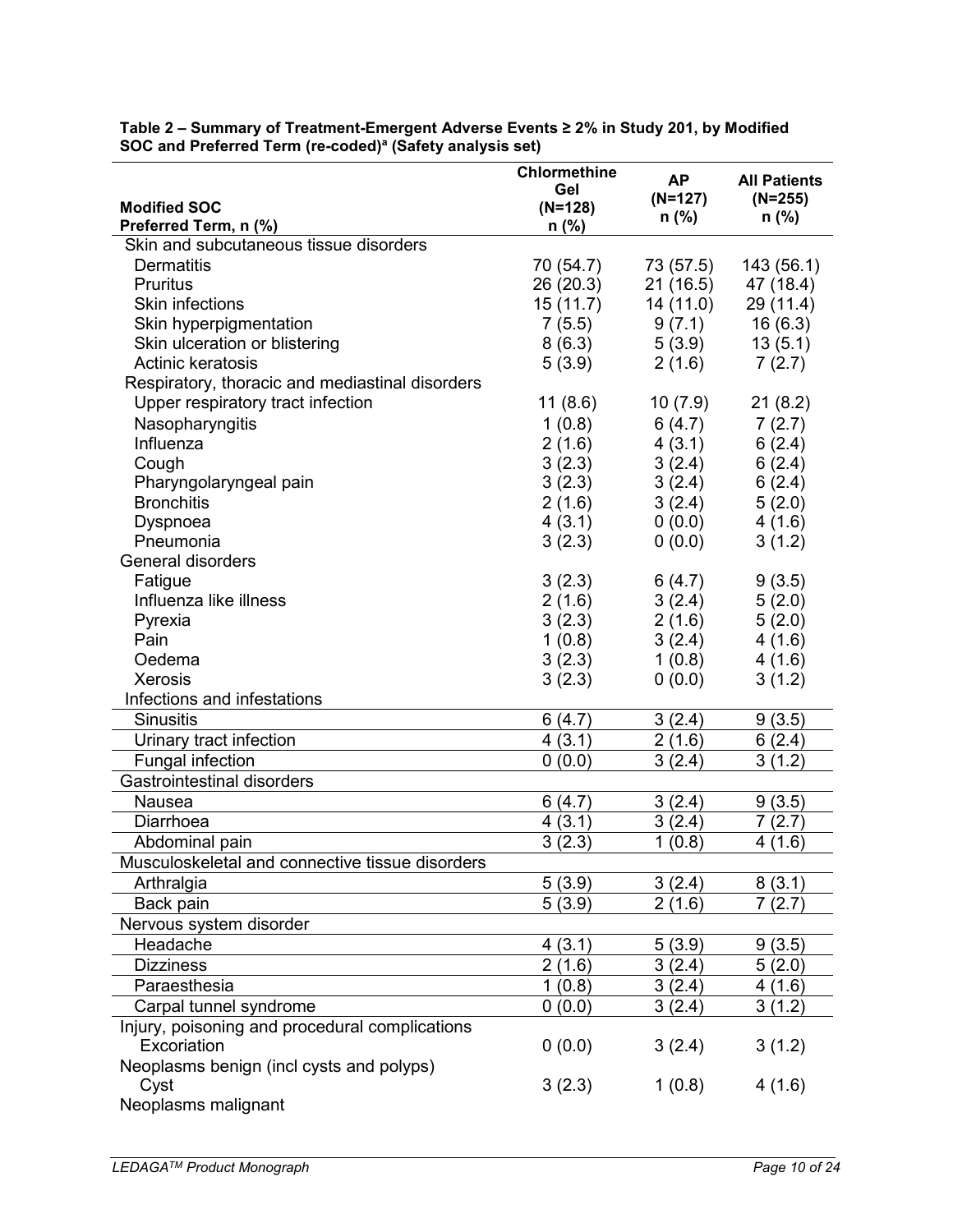| Basal cell carcinoma                 | 2(1.6) | 4(3.1) | 6(2.4) |
|--------------------------------------|--------|--------|--------|
| Blood and lymphatic system disorders |        |        |        |
| Lymphadenopathy                      | 1(0.8) | 4(3.1) | 5(2.0) |
| Immune system disorders              |        |        |        |
| Hypersensitivity                     | 3(2.3) | 2(1.6) | 5(2.0) |
| Drug hypersensitivity                | 0(0.0) | 3(2.4) | 3(1.2) |

a: Post-hoc analysis with pooling and re-coding of preferred terms

<span id="page-10-0"></span>AP = chlormethine HCl 0.02% compounded in Aquaphor® ointment; SOC = system organ class

## **9 DRUG INTERACTIONS**

#### <span id="page-10-1"></span>**9.2 Drug Interactions Overview**

No drug interaction studies have been performed with LEDAGA. Systemic exposure has not been observed with topical administration of LEDAGA; therefore, systemic drug interactions are not likely.

#### <span id="page-10-2"></span>**9.3 Drug-Drug Interactions**

<span id="page-10-3"></span>Interactions with other drugs have not been established.

#### **9.4 Drug-Food Interactions**

<span id="page-10-4"></span>Interactions with food have not been established.

#### **9.5 Drug-Herb Interactions**

<span id="page-10-5"></span>Interactions with herbal products have not been established.

#### **9.6 Drug-Laboratory Test Interactions**

<span id="page-10-6"></span>Interactions with laboratory tests have not been established.

## **10 ACTION AND CLINICAL PHARMACOLOGY**

#### <span id="page-10-7"></span>**10.1 Mechanism of Action**

Chlormethine is a bifunctional alkylating agent that inhibits rapidly proliferating cells. Alkylation of DNA is the primary basis for the cytotoxic actions of chlormethine. Chlormethine binds to N7 positions in guanines via its reactive chloroethyl moieties, potentially binding also to N3 positions in adenines. The bifunctional nature of chlormethine along with its small molecular size allows it to form interstrand cross-links within DNA, by alkylation of guanine-N7 positions in opposite DNA strands. Monoadducts and intrastrand biadducts are also formed, but the formation of interstrand cross-links makes chlormethine a more effective tumor chemotherapeutic agent than monofunctional analogues. Unrepaired interstrand cross-links prevent transcription, replication, and segregation of DNA, and ultimately cause cell death.

#### <span id="page-10-8"></span>**10.2 Pharmacodynamics**

Pharmacodynamic interactions following topical administration of chlormethine gel have not been investigated.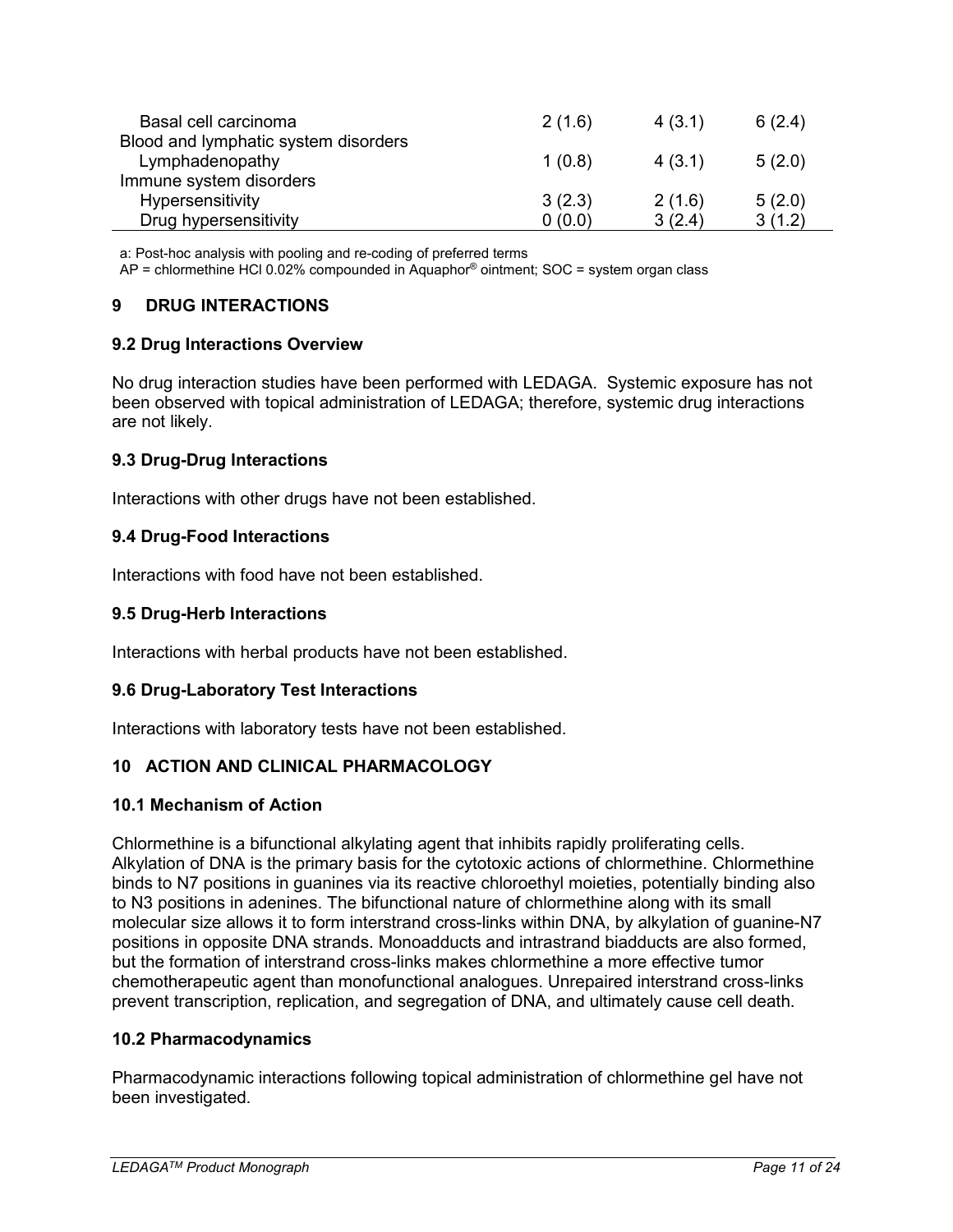## <span id="page-11-0"></span>**10.3 Pharmacokinetics**

Systemic exposure was undetectable after topical administration of LEDAGA to patients in Study 201and 202. Blood samples were analyzed from 16 and 15 patients following treatment with LEDAGA (chlormethine gel 0.016%) and an identical formulation consisting of chlormethine 0.032% w/w, respectively. For patients who received chlormethine 0.016%, samples were collected to measure chlormethine concentrations prior to dosing, on day 1 (blood samples drawn at 1, 3 and 6 hours post-application), and at the first month visit. Following the topical administration of chlormethine 0.016%, there were no detectable plasma chlormethine concentrations observed in any of the patients. Patients who received chlormethine 0.032% had no measurable concentrations of chlormethine or its degradation product (half‐mustard) 1 hour post-application on day 1 or after 2, 4, or 6 months of treatment.

# <span id="page-11-1"></span>**11 STORAGE, STABILITY AND DISPOSAL**

Prior to dispensing, store unopened tube in the freezer (-15°C to -25°C).

After dispensing, advise patients to store under refrigeration (2°C to 8°C).

LEDAGA should be removed from the refrigerator just prior to application and returned to the refrigerator immediately after each use in its original box inside the child-resistant, transparent, sealable, plastic bag.

Unused refrigerated LEDAGA should be discarded after 60 days, together with the plastic bag.

LEDAGA is a cytotoxic drug, See [12 SPECIAL HANDLING INSTRUCTIONS.](#page-11-2)

<span id="page-11-2"></span>Keep out of reach and sight of children.

## **12 SPECIAL HANDLING INSTRUCTIONS**

The following instructions should be followed by patients or caregivers when applying LEDAGA.

Patients must wash hands thoroughly with soap and water after handling or applying LEDAGA. Caregivers must wear disposable nitrile gloves when applying LEDAGA to patients. Caregivers should remove gloves carefully (turning them inside out during the removal to avoid contact with LEDAGA) and wash hands thoroughly with soap and water after removal of gloves.

If there is accidental skin exposure to LEDAGA, caregivers must immediately wash exposed areas thoroughly with soap and water for at least 15 minutes. Remove and wash contaminated clothing.

LEDAGA is an alcohol-based product and is flammable. The recommended application instructions should be followed (see [6 DOSAGE AND ADMINISTRATION\)](#page-5-0).

Store LEDAGA refrigerated at temperatures between 2°C to 8°C. Advise patients that adherence to the recommended storage condition will ensure LEDAGA will work as expected. Patients should consult a pharmacist prior to using LEDAGA that has been left at room temperature for longer than one hour per day. With clean hands, replace tube in the original box, then place in the refrigerator inside the child-resistant, transparent, sealable, plastic bag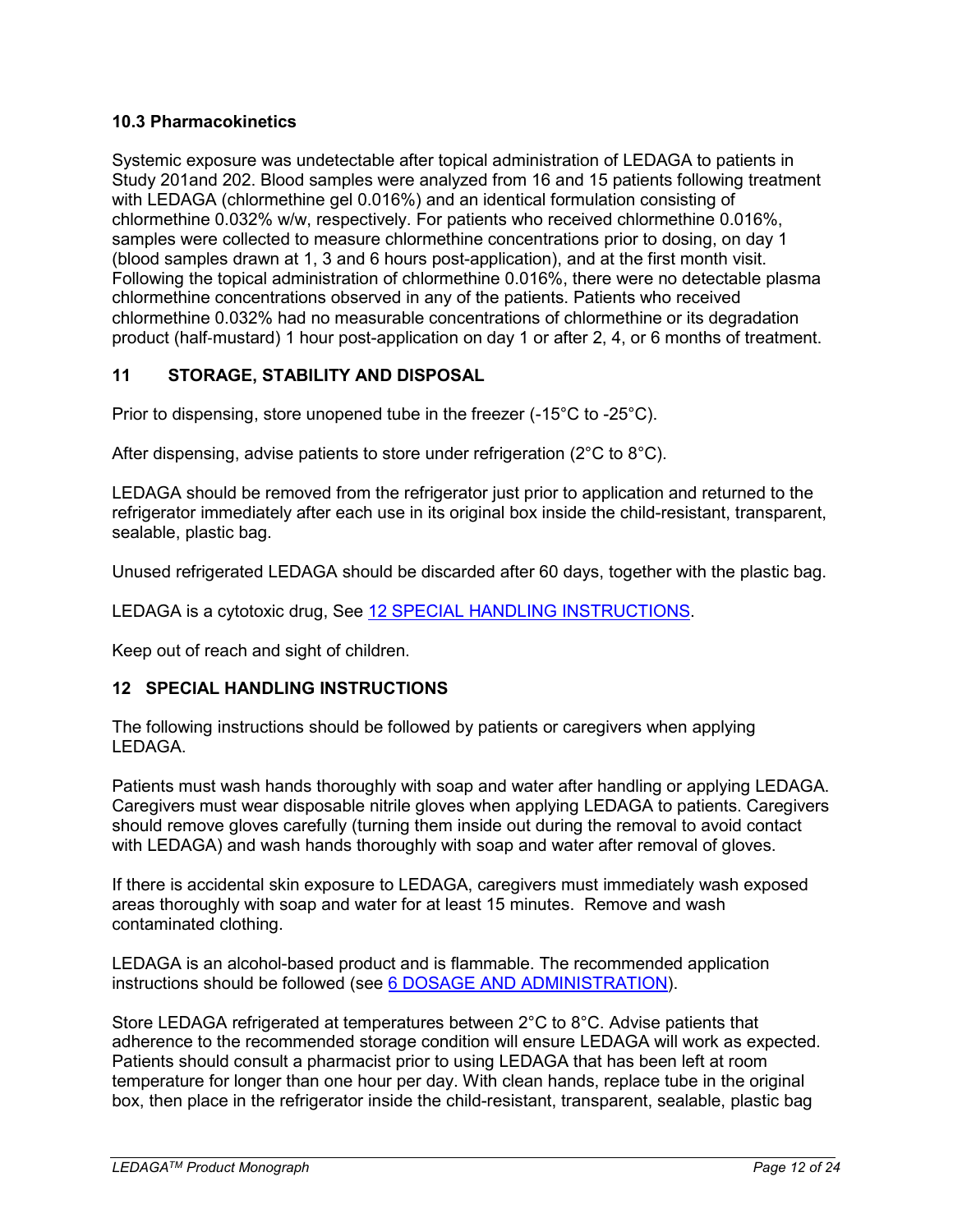out of the reach of children and avoiding contact with food.

Unused refrigerated LEDAGA should be discarded after 60 days. Patients and caregivers should be advised to ask their pharmacist about how to properly dispose of unused LEDAGA and waste materials, including the plastic bag and the nitrile gloves used for application. These materials should not be disposed of in the regular trash to minimize secondary exposure.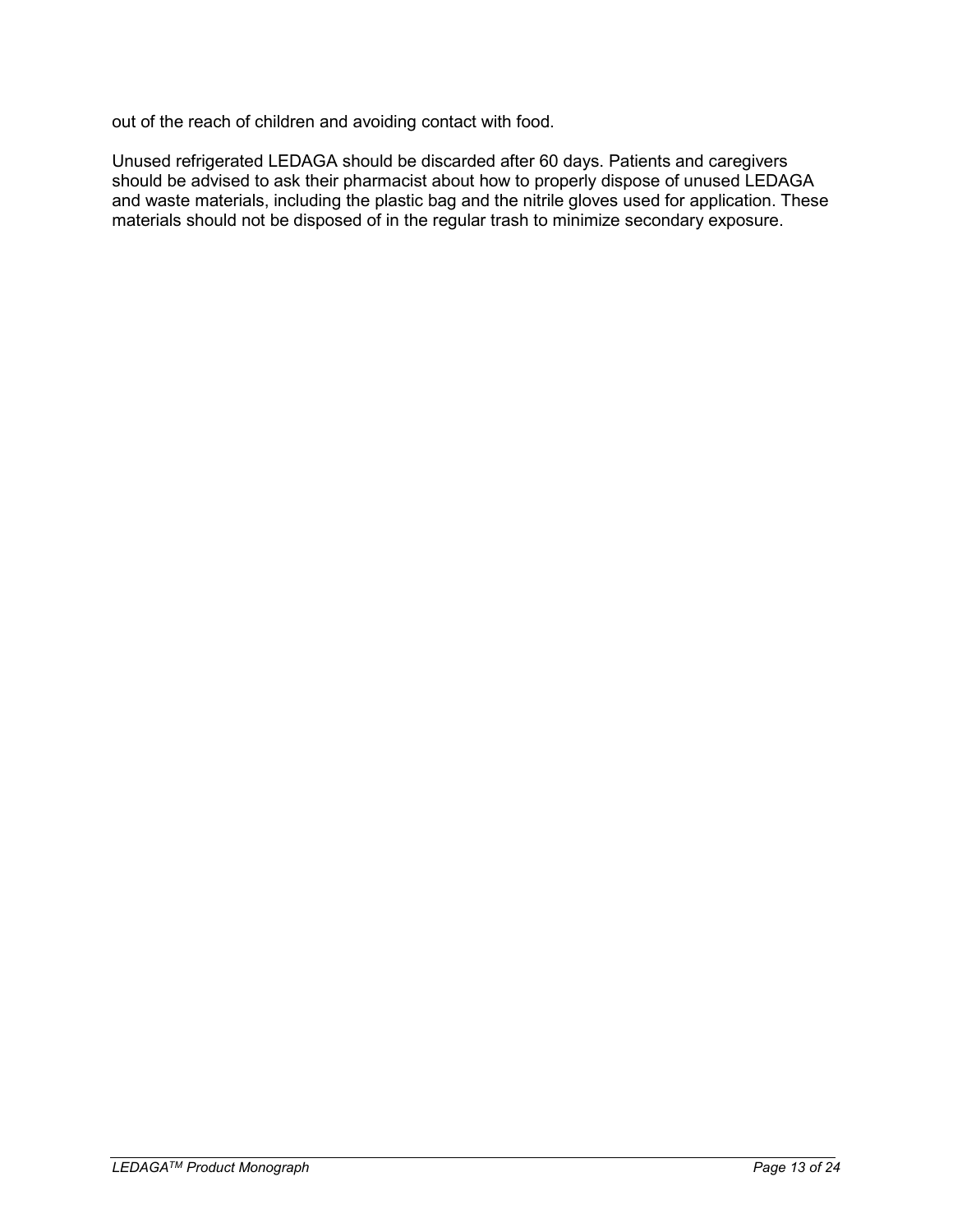# **PART II: SCIENTIFIC INFORMATION**

# <span id="page-13-1"></span><span id="page-13-0"></span>**13 PHARMACEUTICAL INFORMATION**

## **Drug Substance**

Proper name: Chlormethine Hydrochloride

Chemical name: 2-chloro-N-(2-chloroethyl)-N-methylethanamine hydrochloride

Molecular formula and molecular mass:  $C_5H_{11}Cl_2N$ , HCl; 192.51 g/mol

Structural formula:



Physicochemical properties:

Physical form: White to off-white crystalline solid

Solubility: Soluble in water, methanol and isopropanol; partially soluble in acetone

<span id="page-13-2"></span>pKa: 6.1

## **14 CLINICAL TRIALS**

#### <span id="page-13-3"></span>**14.1 Trial Design and Study Demographics**

| Table 3 - Summary of patient demographics for clinical trials in topical chlormethine gel |                                                                         |                                                                                                                        |                                                                                                                       |                          |                                                  |  |
|-------------------------------------------------------------------------------------------|-------------------------------------------------------------------------|------------------------------------------------------------------------------------------------------------------------|-----------------------------------------------------------------------------------------------------------------------|--------------------------|--------------------------------------------------|--|
| Study#                                                                                    | <b>Trial design</b>                                                     | Dosage, route<br>Οt<br>administration<br>and duration                                                                  | <b>Study</b><br>subjects (n)                                                                                          | <b>Median</b><br>age     | <b>Sex</b>                                       |  |
| 2005NMM<br>F-201-US                                                                       | Multi-center,<br>randomized, third<br>party (observer)<br>blinded study | 160 micrograms<br>chlormethine/g gel<br>(PG)<br>ointment (AP)<br>once daily topical<br>treatment for max.<br>12 months | 260 patients<br>enrolled onto<br>the trial<br>255 patients<br>received at<br>least one dose<br>of study<br>medication | 58<br>$(11-88)$<br>years | PG/AP<br>77 (59.2%) male<br>53 (40.8%)<br>female |  |

#### The baseline demographics and disease characteristics were balanced between treatment arms. The median age was 57 years in the LEDAGA arm and 58 years in the comparator arm. The majority of the patients were male (60% in LEDAGA arm, 59% in comparator arm) and white (75% in both treatment arms). The median number of prior therapies was 2 in both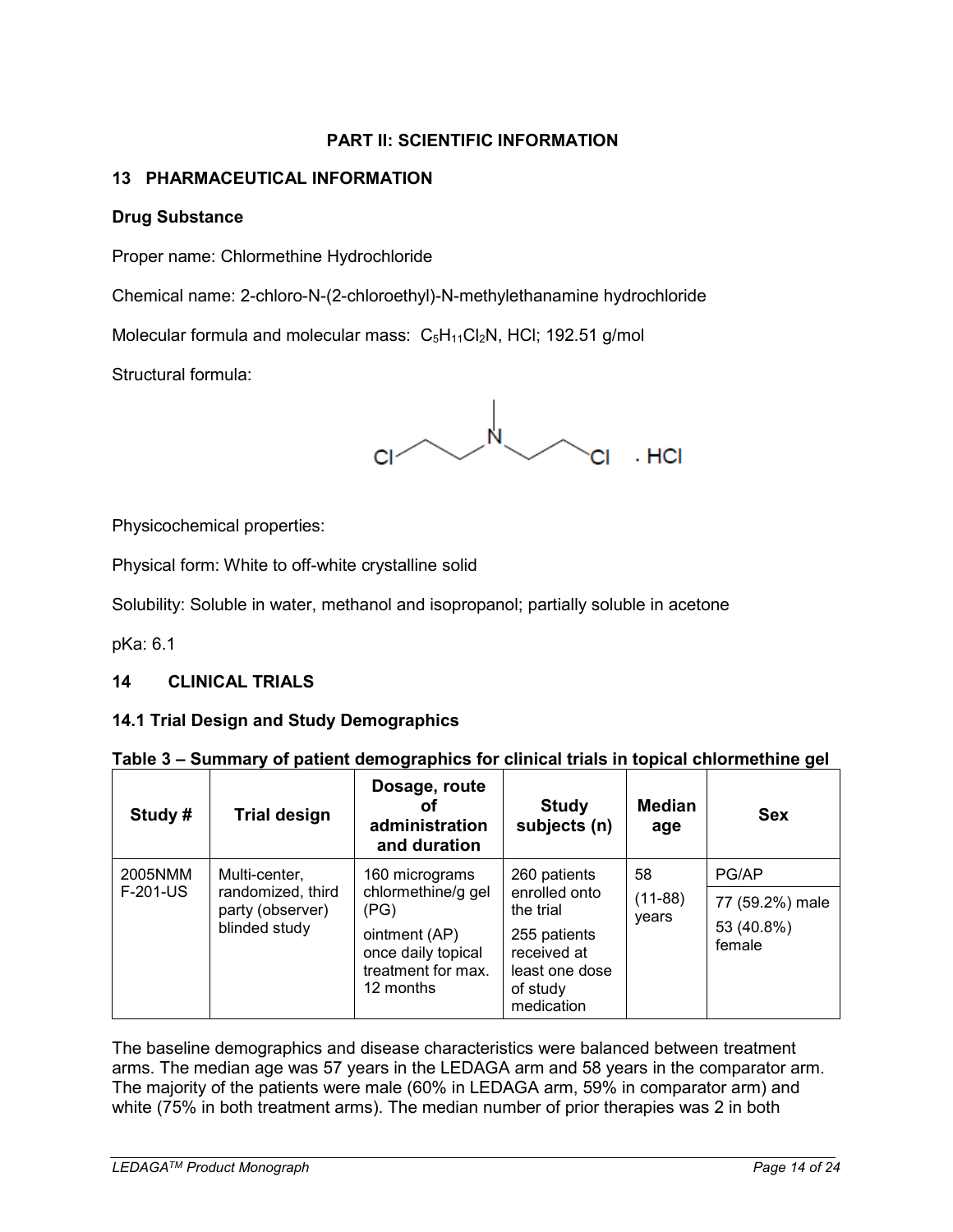treatment arms. The most common prior therapy was topical corticosteroids (used in 86% of patients in both treatment arms). The median body surface area (BSA) involvement at baseline was 8.5% (range 1%, 61%) in the LEDAGA arm and 9% (range 1%, 76%) in the comparator arm.

# <span id="page-14-0"></span>**14.2 Study Results**

#### 2005NMMF-201-US Study (Study 201)

The efficacy and safety of LEDAGA were assessed in a randomized, multicentre, observerblinded, active-controlled, non-inferiority clinical trial of 260 adult patients with Stage IA (141), IB (115), and IIA (4) MF-CTCL who had received at least one prior skin-directed therapy. Qualifying prior therapies included topical corticosteroids, phototherapy, topical bexarotene, and topical nitrogen mustard. Patients were not required to be refractory to or intolerant of prior therapies. Patients were stratified based on stage (IA vs IB and IIA) and then randomized to receive either LEDAGA (equivalent to 0.02% chlormethine HCl) or the comparator (a petroleum-based 0.02% chlormethine HCl ointment).

Study medicinal product was to be applied topically once daily for 12 months. Dosing could be suspended or continued at reduced frequency in the case of skin reactions. The median daily usage of LEDAGA was 1.8 g. The maximum individual daily usage in the trial was 10.5 g of gel (i.e., 2.1 mg of chlormethine HCl).

In this trial the use of topical corticosteroids to treat dermatitis resulting from study treatment was not allowed per protocol.

The primary efficacy endpoint was the Composite Assessment of Index Lesion Severity (CAILS) response rate. Assessment was undertaken by a blinded observer. The CAILS score is obtained by adding the severity score of each of the following categories for up to 5 index lesions: erythema, scaling, plaque elevation, and surface area. Severity was graded from 0 (none) to 8 (severe) for erythema and scaling; 0 to 3 for plaque elevation; and 0 to 9 for surface area. A response was defined as an at least 50% improvement in the baseline CAILS score, confirmed at a subsequent visit at least 4 weeks later. A complete response was defined as a confirmed CAILS score of 0. A partial response was defined as an at least 50% reduction in the baseline CAILS score. Non-inferiority was considered to have been demonstrated if the lower bound of the 95% confidence interval around the ratio of response rates (LEDAGA/comparator) was greater than or equal to 0.75. The CAILS score was adjusted by removal of the pigmentation score and simplification of the plaque elevation scale.

As the main secondary endpoint, patients were also evaluated using the Severity Weighted Assessment Tool (SWAT), which was based on an assessment of all lesions. The SWAT score is derived by measuring each involved area as a percentage of total body surface area (%BSA) and multiplying it by a severity weighting factor (1=patch, 2=plaque, 3=tumor or ulcer). A response was defined as greater than or equal to 50% reduction in baseline SWAT score which was confirmed at the next visit at least 4 weeks later. Efficacy was evaluated in the Efficacy Evaluable (EE) population, which included all 185 patients who were treated for at least 6 months with no major protocol deviations [Table 4], and in the Intent-To-Treat (ITT) population, which included all 260 randomized patients.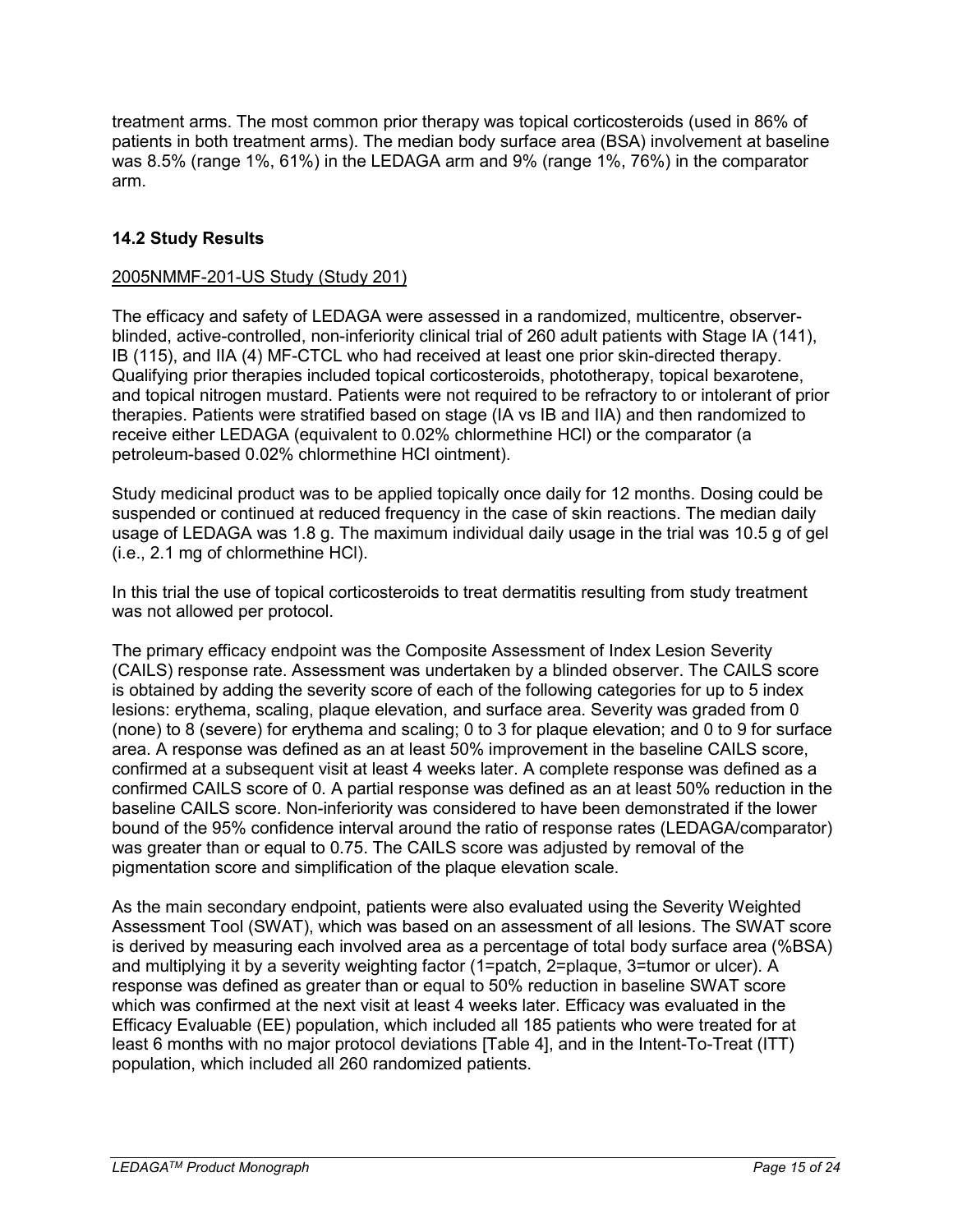|                                            | Response rates (%)        |                        |              |                 |
|--------------------------------------------|---------------------------|------------------------|--------------|-----------------|
|                                            | <b>LEDAGA</b><br>$N = 90$ | Comparator<br>$N = 95$ | <b>Ratio</b> | 95% CI          |
| <b>CAILS Overall Response</b><br>$(CR+PR)$ | 76.7%                     | 58.9%                  | 1.301        | 1.065-1.609     |
| Complete Response (CR)                     | 18.9%                     | 14.7%                  |              |                 |
| Partial Response (PR)                      | 57.8%                     | 44.2%                  |              |                 |
| <b>SWAT Overall Response</b>               | 63.3%                     | 55.8%                  | 1.135        | $0.893 - 1.448$ |
| $(CR+PR)$                                  | 8.9%                      | 4.2%                   |              |                 |
| Complete Response (CR)                     | 54.4%                     | 51.6%                  |              |                 |
| Partial Response (PR)                      |                           |                        |              |                 |

# **Table 4 – CAILS and SWAT -confirmed response rates by 12 months in Study 201 (EE population)**

CAILS = Composite Assessment of Index Lesion Severity; CI = confidence interval; CR = Complete Response; PR = Partial Response; SWAT = Severity Weighted Assessment Tool

The ratio of response and the 95% confidence interval in the ITT population were 1.226 (0.974–1.552) for CAILS and 1.017 (0.783–1.321) for SWAT and therefore consistent with those in the EE population for both the overall CAILS and SWAT responses.

Reductions in mean CAILS scores were observed as early as at 4 weeks, with further reductions observed with continuing therapy.

In the EE population, the percentage of patients who achieved a confirmed response by CAILS was similar between disease stages IA (79.6 %) and IB–IIA (73.2%).

Results in other secondary endpoints (response in percentage of body surface area affected, time to first confirmed CAILS response, duration of first confirmed CAILS response and time to disease progression) were consistent with those for CAILS and SWAT.

# <span id="page-15-0"></span>**16 NON-CLINICAL TOXICOLOGY**

## **General:**

Animal studies have shown chlormethine to be corrosive to skin and eyes, a powerful vesicant, irritating to the mucous membranes of the respiratory tract, and highly toxic by the oral route.

## **Carcinogenicity:**

Chlormethine was carcinogenic in mice when injected intravenously with four doses of 2.4 mg/kg (0.1% solution) at 2-week intervals with observations for up to 2 years. An increased incidence of thymic lymphomas and pulmonary adenomas was observed.

Application of chlormethine on the skin of mice at a dose of 0.1 mg in 0.2 ml of 95% Ethanol once weekly for 33 weeks was not tumorigenic while an increase of the dose or of the application frequency resulted in the development of squamous cell carcinomas and papillomas.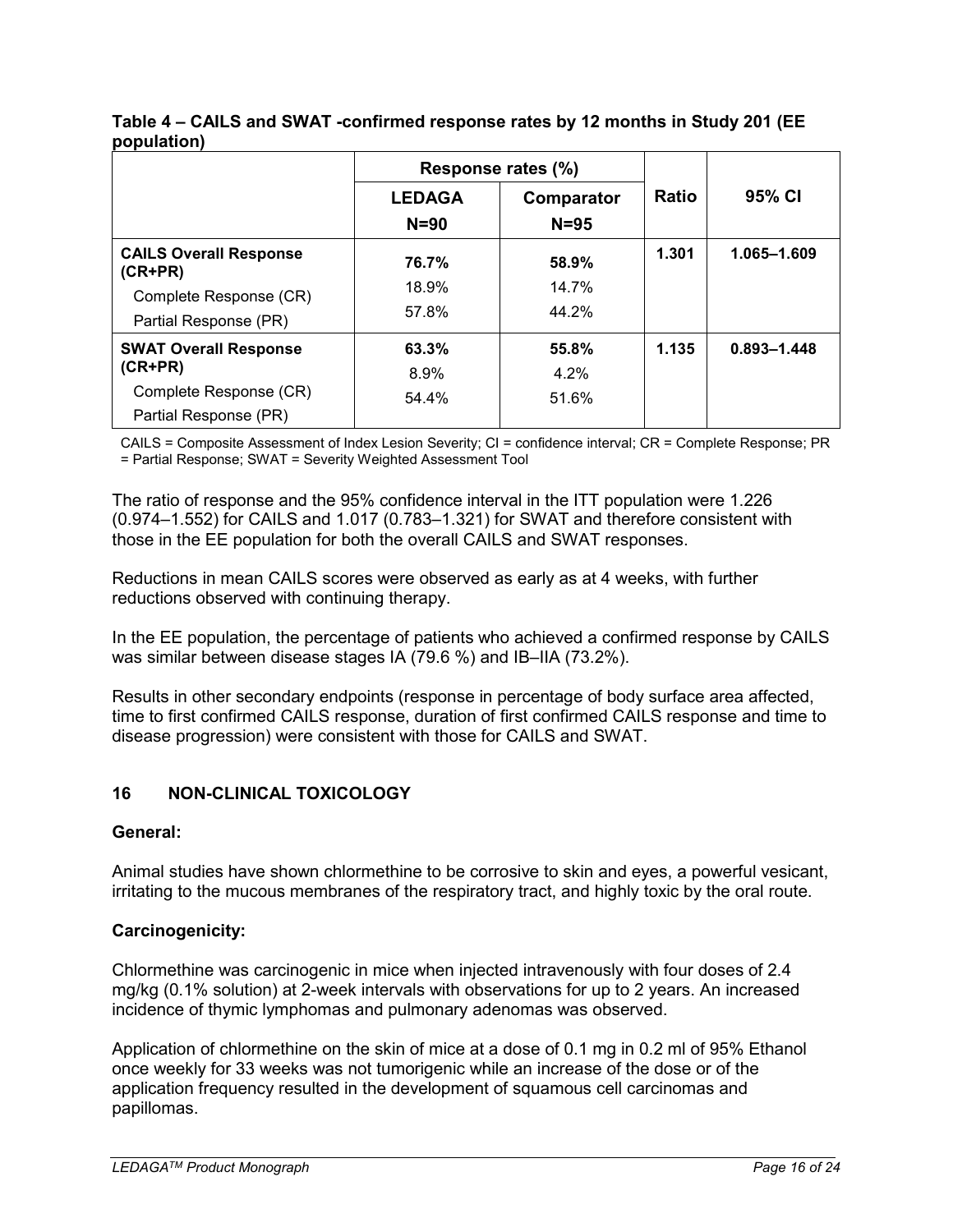In particular the application of 0.3 mg weekly resulted in skin tumours in 8 out of 24 mice [7 papilloma (P), 1 squamous cell carcinoma (SCC)], while the application of chlormethine at the dose of 0.1 mg 3 times per week in two different groups of animals resulted in skin tumours in 6(P) out 29 mice and 10 (1 P, 9 SCC) out 33 mice, respectively.

When mice were exposed to a topical solution of chlormethine 0.1mg in 0.1ml of 95% Ethanol two times a week, with or without UVB exposure three times a week, in comparison to 0.1ml of 95% Ethanol twice a week, with or without UVB exposure three times a week over 52 weeks, higher incidence and faster growing tumors (including squamous cell carcinomas) were observed in the mice treated with chlormethine, concomitantly with UVB.

# **Genotoxicity:**

Chlormethine was genotoxic in multiple genetic toxicology studies, which included mutations in Drosophila, a variety of plants, fungi and rodents. Chlormethine induced mutation in the bacterial reverse mutation assay (Ames test) and chromosome aberrations in mammalian cells. Dominant lethal mutations were produced in ICR/Ha Swiss mice.

# **Reproductive and Development Toxicology:**

The reproductive effects of chlormethine have not been studied; however, published literature indicates that fertility may be impaired by systemically administered chlormethine. Chlormethine was shown to significantly impair fertility in male rats and cause mitochondrial damage in mice oocytes. Chlormethine impaired fertility in the male rats at a daily dose of 0.25 to 0.5 mg/kg when given intravenously every two weeks for up to 12 doses. When chlormethine was administered intraperitoneally to male and female mice for 4 consecutive days at a dose of 0.5 mg/kg the pregnancy rate decreased (from 80% to 12.5%) when treated males were paired with treated females. Treatment with intravenous chlormethine has been associated with delayed catamenia, oligomenorrhea, and temporary or permanent amenorrhea. Teratogenicity and embryo lethality were observed in mice and rats treated systemically with chlormethine HCl. Intraperitoneal administration of chlormethine in pregnant mice caused decrease in viable embryos, chromosomal aberrations and gross malformations in the fetuses. Similarly, a single subcutaneous injection of 1 mg/kg chlormethine in rats induced fetal mortality or resorption, general growth retardation and malformations in 90% of the fetuses.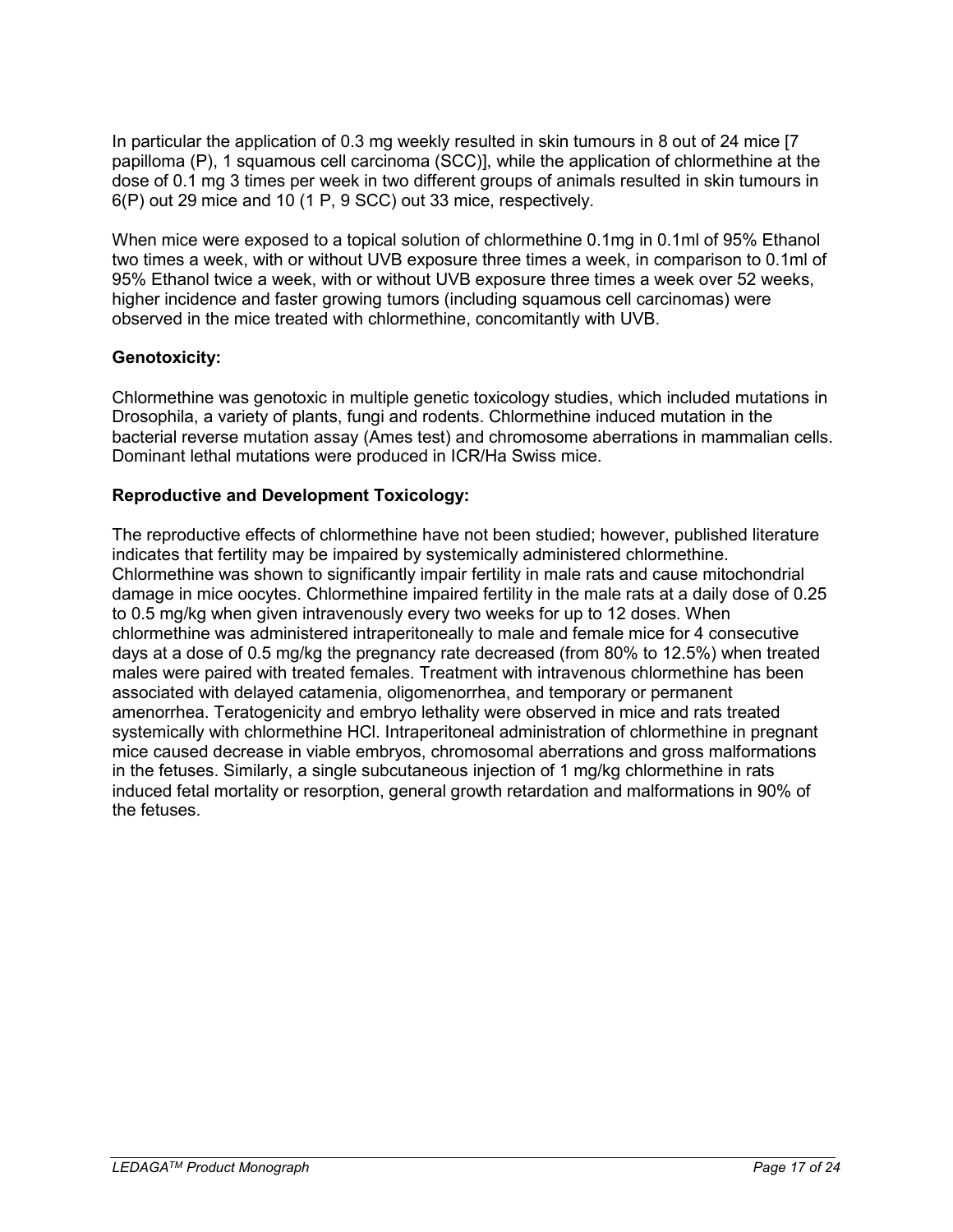## <span id="page-17-0"></span>**READ THIS FOR SAFE AND EFFECTIVE USE OF YOUR MEDICINE**

## **PATIENT MEDICATION INFORMATION**

## Pr**LEDAGATM Chlormethine Gel**

Read this carefully before you start using **LEDAGA** and each time you get a refill. This leaflet is a summary and will not tell you everything about this drug. Talk to your healthcare professional about your medical condition and treatment and ask if there is any new information about **LEDAGA**.

You will be given a patient card in the LEDAGA carton. The card is entitled "Patient and Caregiver Instructions." It contains instructions on the correct way to apply the medicine. In addition to the leaflet, also read the patient card before starting LEDAGA. Follow the instructions on the card or leaflet when applying LEDAGA. A copy of the patient card is found on the last page of the Product Monograph**.**

#### **What is LEDAGA used for?**

LEDAGA is a medicine used on the skin (topical) to treat adults:

• with Stage 1A and 1B mycosis fungoides-type cutaneous T-cell lymphoma (MF-CTCL) who have received previous skin treatment.

LEDAGA is not approved for use in children and adolescents under 18 years of age.

#### **How does LEDAGA work?**

LEDAGA belongs to a group of anticancer medication called "alkylating agents". Alkylating agents work by stopping cancer cells from dividing and growing.

#### **What are the ingredients in LEDAGA?**

Medicinal ingredients: chlormethine hydrochloride

Non-medicinal ingredients: butylhydroxytoluene, diethylene glycol monoethyl ether, disodium edetate, glycerol, hydroxypropylcellulose, isopropyl alcohol, lactic acid, menthol racemic, propylene glycol, sodium chloride.

#### **LEDAGA comes in the following dosage forms:**

Gel, 160 microgram (mcg) chlormethine (as chlormethine hydrochloride) / g gel

#### **Do not use LEDAGA if:**

• you are allergic to chlormethine or any of the other ingredients of this medicine.

#### **To help avoid side effects and ensure proper use, talk to your healthcare professional before you use LEDAGA. Talk about any health conditions or problems you may have, including if you:**

• have ever had an allergic reaction to chormethine, propylene glycol or butylhydroxytoluene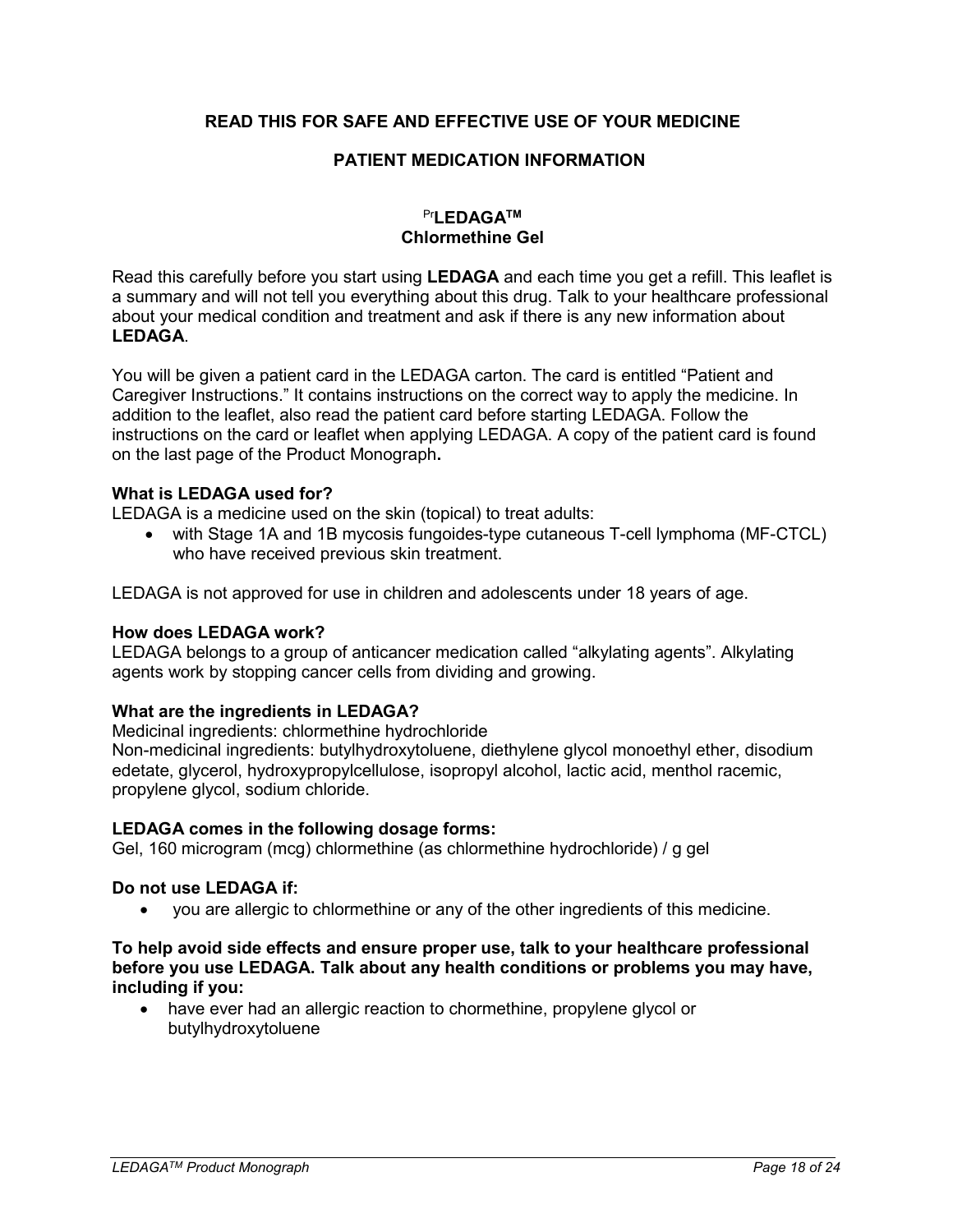## **Other warnings you should know about:**

## **Mucosal and/or eye injury:**

Keep away from your eyes, nose, mouth and other mucous membranes.

- If LEDAGA gets in your eyes, it can cause pain, burning, swelling, redness, sensitivity to light, and blurred vision. It may cause blindness and permanent injury to your eyes. If LEDAGA gets in your eyes, rinse your eyes right away for at least 15 minutes with a large amount of water, normal saline or an eye wash solution. After rinsing your eyes, get medical help right away. See an eye doctor as soon as possible.
- If LEDAGA gets in your mucous membranes, such as your mouth or nose, it can cause pain, redness, and ulcers. If this happens, rinse the affected area right away for at least 15 minutes with a large amount of water. After rinsing the area, get medical help right away.

**Skin reactions:** LEDAGA can cause skin reactions, such as **dermatitis** (inflammation, redness and swelling), **itching, blisters, ulcers** and **skin infections**. Your risk of dermatitis is increased if LEDAGA is applied to your face, genital area, anus or skin folds. Your healthcare professional will check your skin for skin reactions during your treatment.

**Allergic reactions, including anaphylaxis:** Allergic reactions, including anaphylaxis, have been reported in patients treated with chlormethine. Tell your healthcare professional or get medical help right away if you develop an allergic reaction. See the **Serious side effects and what to do about them** table, below, for signs and symptoms to be aware of.

**Skin cancers** (abnormal growth of the cells in the skin): Skin cancers have occurred in patients treated with chlormethine, including LEDAGA. It is not known whether chlormethine causes this. Your healthcare professional will check your skin for skin cancers during and after treatment with LEDAGA. See the **Serious side effects and what to do about them** table, below, for signs and symptoms to be aware of.

**Secondary exposure:** Skin contact with LEDAGA should be avoided in individuals other than the patient, such as the caregiver. Risks of contact include dermatitis, injury to the eyes, mouth, or nose, and skin cancers. Caregivers should follow the recommended instructions when applying LEDAGA to prevent exposure, see **How to apply LEDAGA** below**.**

## **Pregnancy and Breastfeeding:**

#### **Female patients:**

- If you are pregnant, able or planning to get pregnant or think you are pregnant, there are specific risks you should discuss with your healthcare professional.
- You should not use LEDAGA if you are pregnant. It can harm your unborn baby.
- Avoid becoming pregnant during treatment with LEDAGA. If you are able to become pregnant, use a barrier method of birth control, such as a male condom or spermicide.
- Tell your healthcare provider right away if you become pregnant during or think you may be pregnant during treatment with LEDAGA.
- Do not breastfeed during treatment with LEDAGA. It is not known if LEDAGA passes into your breast milk. LEDAGA can also harm your baby through contact with your treated skin. Talk to your healthcare professional about the best way to feed your baby during this time.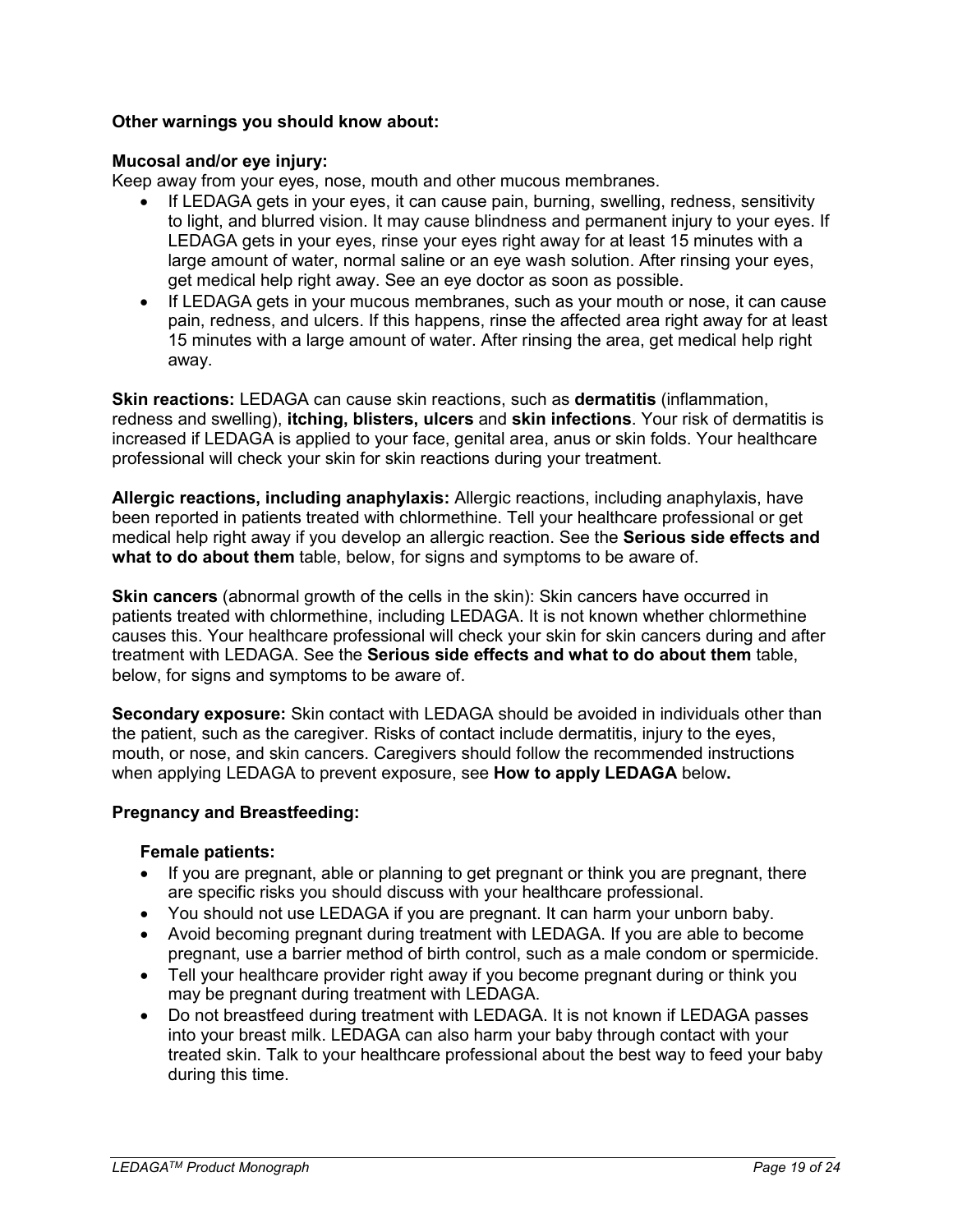## **Male patients with female partners who are able to become pregnant:**

- Avoid fathering a child while you are using LEDAGA.
- During your treatment with LEDAGA, use a barrier method of birth control, such as a male condom or spermicide.
- If, during your treatment with LEDAGA, your partner becomes pregnant, tell your healthcare professional right away.

**Fertility:** LEDAGA may affect your ability to have a child. If you have questions about this, talk to your healthcare professional.

**Adults aged 65 and over:** Patients aged 65 years and older may be at an increased risk of developing side effects during treatment.

**LEDAGA contains propylene glycol and butylhydroxytoluene:** Propylene glycol and butylhydroxytoluene may cause skin irritation, including dermatitis. In addition, butylhydroxytoluene may cause irritation to the eyes and mucous membranes.

#### **Tell your healthcare professional about all the medicines you take, including any drugs, vitamins, minerals, natural supplements or alternative medicines.**

There are no known interactions with LEDAGA.

## **How to apply LEDAGA:**

- LEDAGA is a cytotoxic drug. Handle with caution.
- LEDAGA is for topical use only. Use exactly as directed by your healthcare professional.
- Caregivers must wear disposable nitrile gloves when applying LEDAGA to patients for their protection. This is a special type of glove. Ask your healthcare professional if you have questions.
- Remove the cap from the tube just before use. Use the cap to pierce the seal. Do not use if seal is missing or damaged and contact your pharmacist.
- **Apply LEDAGA immediately or within 30 minutes after removal from the refrigerator.**
- Apply a thin layer to completely dry skin at least 4 hours before or 30 minutes after showering or washing**.**
- If non-affected areas of the skin come into contact with LEDAGA, wash the area with soap and water.
- Allow treated areas to dry for 5 to 10 minutes after application before covering with clothing**.**
- For patients applying the gel, wash your hands with soap and water immediately after applying**.**
- For caregivers applying the gel, carefully remove gloves (turning them inside out during the removal to avoid contact with LEDAGA) and then, wash hands thoroughly with soap and water. If your skin accidently comes into contact with LEDAGA, wash the affected area with soap and water right away for at least 15 minutes and remove and wash any contaminated clothing.
- With clean hands, close the tube. Place it back in the box it came in and the box in the child-resistant transparent, sealable, plastic bag. Zip it closed. **Return it to the refrigerator right away after each use. It is important that LEDAGA is stored in the refrigerator to ensure that it will work as expected.**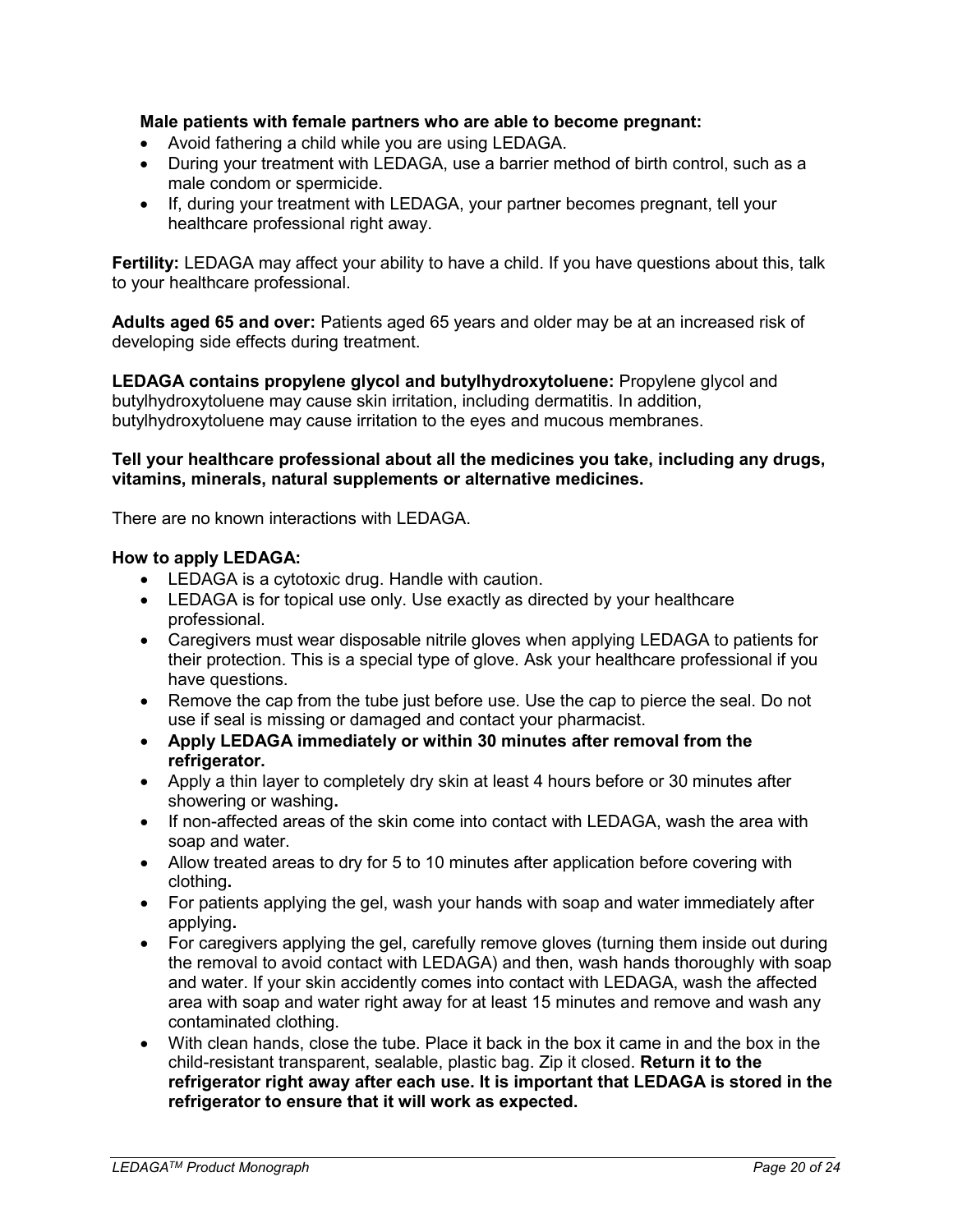- You should not use air or water-tight bandages on the areas of the skin treated with LEDAGA.
- Avoid contact with fire, flame and smoking until LEDAGA has dried on the skin. LEDAGA is flammable.
- Moisturisers or any other skin products (including medicines applied to the skin) may be applied to the treated area 2 hours before or 2 hours after applying LEDAGA.

#### **Usual dose:**

Apply a thin layer of LEDAGA once daily to affected areas of the skin.

Your doctor may interrupt your treatment if you develop a skin reaction. When your skin reaction improves, your doctor may restart your treatment at a reduced frequency. If you tolerate LEDAGA well, your doctor may continue to adjust your dose.

#### **Overdose:**

If you think you have used too much LEDAGA, contact your healthcare professional, hospital emergency department or regional poison control centre immediately, even if there are no symptoms.

#### **Missed Dose:**

If you miss a dose of LEDAGA, wait for your next scheduled application and then continue with your regular routine. Do not use a double dose to make up for a forgotten dose.

#### **What are possible side effects from using LEDAGA?**

These are not all the possible side effects you may have when using LEDAGA. If you experience any side effects not listed here, contact your healthcare professional.

LEDAGA can decrease the amount of hemoglobin, white blood cells and platelets in your blood.

| Serious side effects and what to do about them |                                         |              |                                  |  |  |
|------------------------------------------------|-----------------------------------------|--------------|----------------------------------|--|--|
| Symptom / effect                               | Talk to your healthcare<br>professional |              | Stop using drug<br>and get       |  |  |
|                                                | Only if severe                          | In all cases | <b>immediate</b><br>medical help |  |  |
| <b>VERY COMMON</b>                             |                                         |              |                                  |  |  |
| <b>Dermatitis:</b> burning, dryness,           |                                         |              |                                  |  |  |
| itching pain, rash, redness,                   |                                         |              |                                  |  |  |
| swelling                                       |                                         |              |                                  |  |  |
| Skin infections: painful red                   |                                         |              |                                  |  |  |
| lump or bump, hot, red and                     |                                         |              |                                  |  |  |
| swollen skin, sores, crusts or                 |                                         |              |                                  |  |  |
| blisters                                       |                                         |              |                                  |  |  |
| <b>Pruritus</b> (itchy skin)                   |                                         |              |                                  |  |  |
| <b>COMMON</b>                                  |                                         |              |                                  |  |  |
| Allergic reactions, including                  |                                         |              |                                  |  |  |
| anaphylaxis: skin reactions                    |                                         |              |                                  |  |  |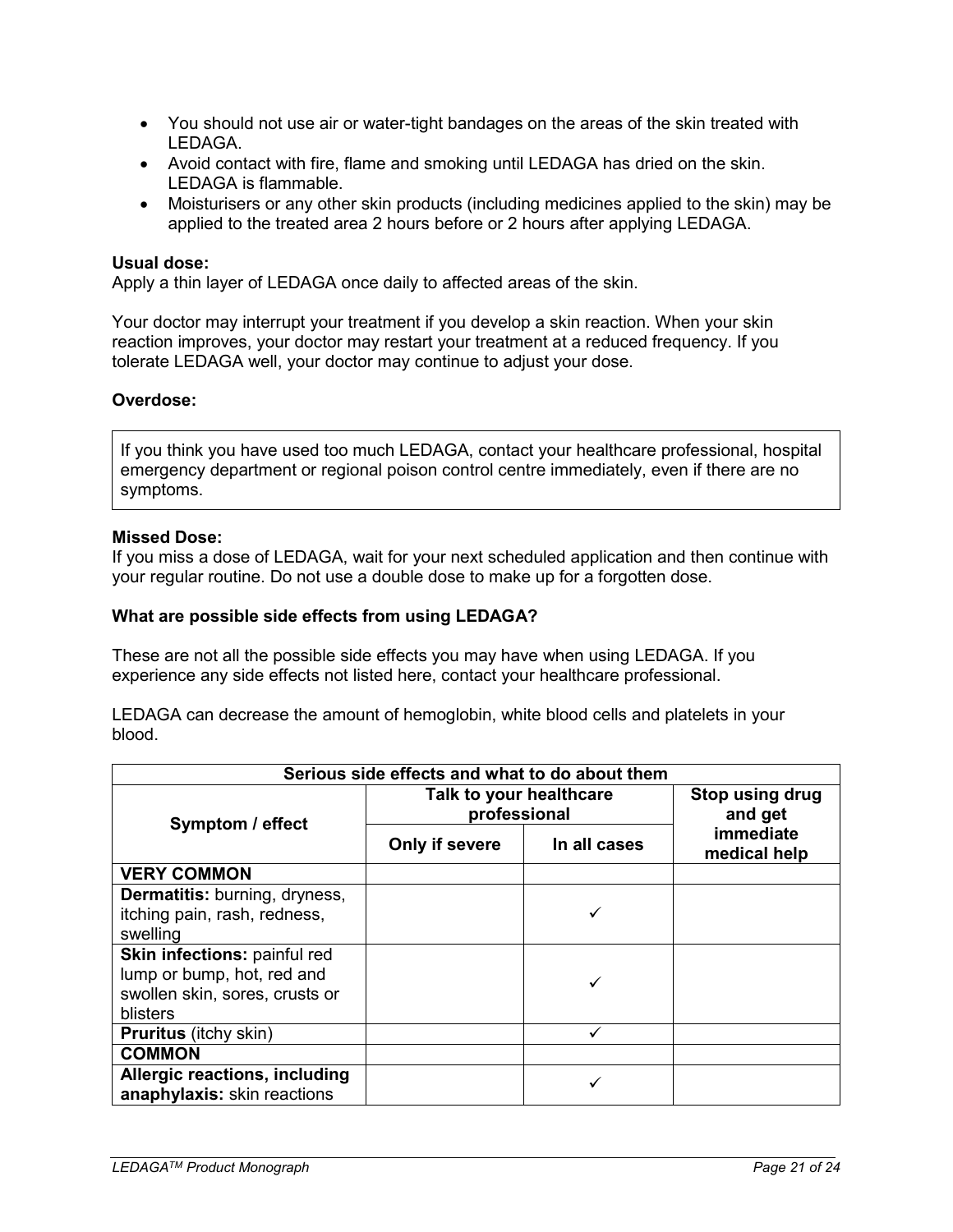| (such as dry skin, scaly skin,<br>swelling, itchiness, hives or<br>welts), feeling sick to your<br>stomach and throwing up,<br>runny nose, watery eyes,<br>difficulty swallowing or<br>breathing, wheezing,<br>shortness of breath, fever                                      |   |   |
|--------------------------------------------------------------------------------------------------------------------------------------------------------------------------------------------------------------------------------------------------------------------------------|---|---|
| Blistering: pain, a raised lump<br>filled with clear fluid or,<br>sometimes, blood a reddened<br>and tender patch of skin, skin<br>irritation, swelling                                                                                                                        | ✓ |   |
| Skin cancer (abnormal growth<br>of cells in the skin): a sore that<br>doesn't heal or comes back<br>after healing, raised and scaly<br>red patches, a growth with<br>raised edges, a sore that is<br>crusty or bleeds, a growth or<br>area that is itchy, irritated or<br>sore |   | ✓ |
| <b>Skin hyperpigmentation</b><br>(irregular colouring of skin):<br>patches or spots of darkened<br>skin                                                                                                                                                                        | ✓ |   |
| Skin ulcers: clear, bloody, or<br>pus-filled discharge from the<br>ulcer discolouration of the skin.<br>dry or flaky skin around the<br>ulcer, itching, pain or<br>tenderness near the affected<br>area, scabbing, swelling of the<br>skin near the ulcer                      |   | ✓ |

If you have a troublesome symptom or side effect that is not listed here or becomes bad enough to interfere with your daily activities, talk to your healthcare professional.

## **Reporting Side Effects**

You can report any suspected side effects associated with the use of health products to Health Canada by:

- Visiting the Web page on Adverse Reaction Reporting [\(https://www.canada.ca/en/health-canada/services/drugs-health-products/medeffect](https://www.canada.ca/en/health-canada/services/drugs-health-products/medeffect-canada/adverse-reaction-reporting.html)[canada/adverse-reaction-reporting.html\)](https://www.canada.ca/en/health-canada/services/drugs-health-products/medeffect-canada/adverse-reaction-reporting.html) for information on how to report online, by mail or by fax; or
- Calling toll-free at 1-866-234-2345.

*NOTE: Contact your health professional if you need information about how to manage your side effects. The Canada Vigilance Program does not provide medical advice.*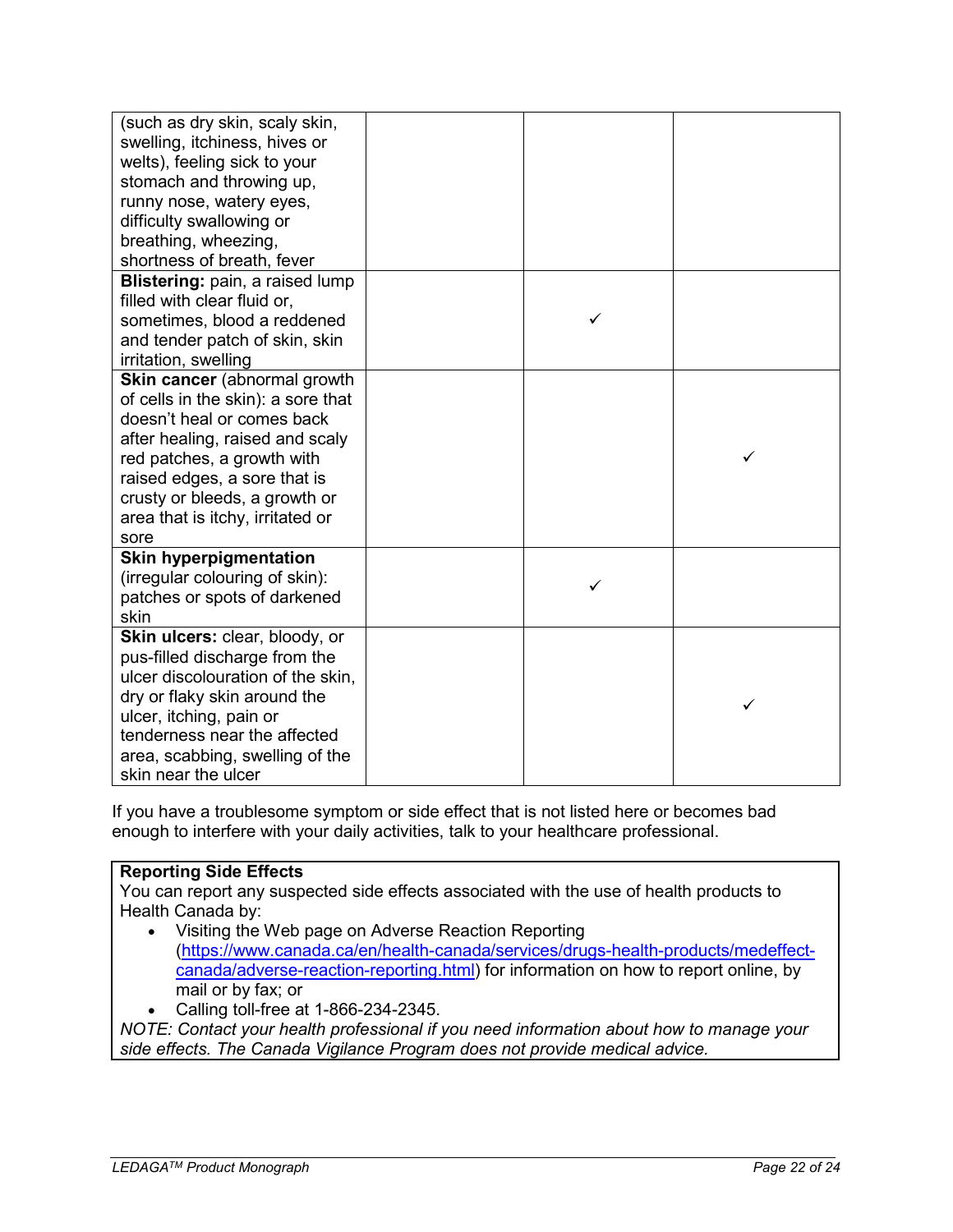# **Storage:**

- **Store** LEDAGA **in a refrigerator (+2°C to +8°C) at all times.** Keep the tube in its box inside the child-resistant, transparent, sealable, plastic bag to prevent accidental exposure and contact with food.
- Keep out of reach and sight of children.
- On the carton, write the date that LEDAGA was refrigerated in the space provided.
- **Do NOT use** an opened or unopened tube of LEDAGA **after 60 days** in the refrigerator.
- If left at room temperature for longer than one hour, talk to your healthcare professional before using it.
- Ask your pharmacist how to safely dispose of used nitrile gloves, the plastic bag and any unused LEDAGA. Do not throw these away in the household waste. These measures will help to prevent secondary exposure to LEDAGA. It will also help protect the environment.

## **If you want more information about LEDAGA:**

- Talk to your healthcare professional
- Find the full product monograph that is prepared for healthcare professionals and includes this Patient Medication Information by visiting the Health Canada website [\(https://www.canada.ca/en/health-canada/services/drugs-health-products/drug](https://www.canada.ca/en/health-canada/services/drugs-health-products/drug-products/drug-product-database.html)[products/drug-product-database.html\)](https://www.canada.ca/en/health-canada/services/drugs-health-products/drug-products/drug-product-database.html); the manufacturer's website http://www.recordatirarediseases.com/ca, or by calling 1-877-827-1306.

This leaflet was prepared by Recordati Rare Diseases Canada Inc.

Last Revised June 8, 2021